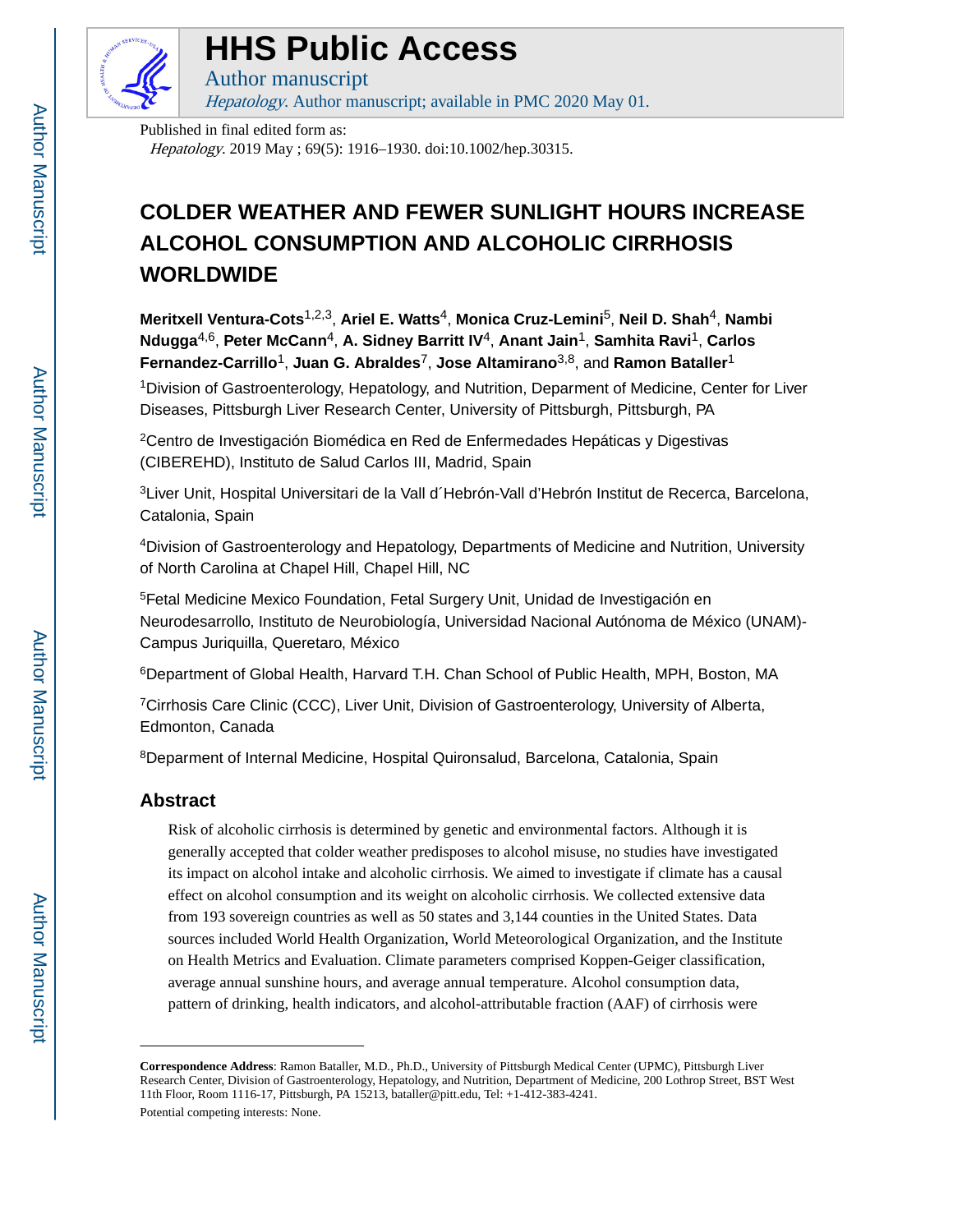obtained. The global cohort revealed an inverse correlation between mean average temperature and average annual sunshine hours with liters of annual alcohol consumption per capita (Spearman's rho −0.5 and −0.57, respectively). Moreover, the percentage of heavy episodic drinking and total drinkers among population inversely correlated with temperature  $-0.45$  and  $-0.49$  ( $P < 0.001$ ) and sunshine hours  $-0.39$  and  $-0.57$  ( $P < 0.001$ ). Importantly, AAF was inversely correlated with temperature  $-0.45$  ( $P < 0.001$ ) and sunshine hours  $-0.6$  ( $P < 0.001$ ). At a global level, all included parameters in the univariable and multivariable analysis showed an association with liters of alcohol consumption and drinkers among population once adjusted by potential confounders. In the multivariate analysis, liters of alcohol consumption associated with AAF. In the United States, colder climates showed a positive correlation with the age-standardized prevalence of heavy and binge drinkers.

**Conclusion:** These results suggest that colder climates may play a causal role on AAF mediated by alcohol consumption.

#### **Keywords**

alcoholic liver disease; alcohol intake; climate; temperature; daylight hours

## **Introduction**

Alcohol use is the most prevalent cause of advanced liver disease worldwide.  $(1-3)$  The World Health Organization (WHO) reports approximately 5.9% of all global mortalities in 2014 were attributable to alcohol misuse, up from 4% in 2004.<sup>(4)</sup> In the United States, not only is alcohol the most commonly used drug among adults, but direct economic implications are also hefty.<sup>(5)</sup> According to a recent report by the Centers for Disease Control and Prevention, direct and indirect costs of alcohol misuse in the United States alone exceeded US \$249 billion per year.<sup>(6)</sup> As an increasing number of cirrhosis deaths worldwide are attributable to alcohol, the risk factors and associated variables with alcohol misuse need to be identified in order to establish preventative measures.(7)

Previous studies have demonstrated the link between patterns of alcohol use and an individual's probability for developing liver cirrhosis and associated morbidity and mortality at a population level.<sup>(8)</sup> Furthermore, recent epidemiological studies have established a relationship between ambient temperature and all-cause mortality.<sup> $(9,10)$ </sup> For example, Gasparrini et al. demonstrated that most of the temperature-related mortality burden was attributable to the contribution of cold rather than hot temperatures.<sup>(10)</sup> Very few studies have investigated the possible link between alcohol consumption and climate parameters (temperature and sunshine hours), moreover, these studies have been performed in selected populations. Kupari et al. suggests a possible relationship between admission for atrial fibrillation and cold weather is due to an increase in alcohol sales and consumption.<sup>(11)</sup> A more recent study with Irish students points to low sunshine hours and high rainfalls as one of the multiple parameters influencing high alcohol intake.<sup>(12)</sup> Globally, Eastern Europe had the highest <u>annual</u> per capita consumption, with  $15.7$  L per person.<sup> $(13,14)$ </sup> In contrast, North Africa/Middle East had the lowest adult per capita consumption, with 1.0 L per person. Not only climate-related variables, but also cultural and religious regions, could be suitable explanations for these differences.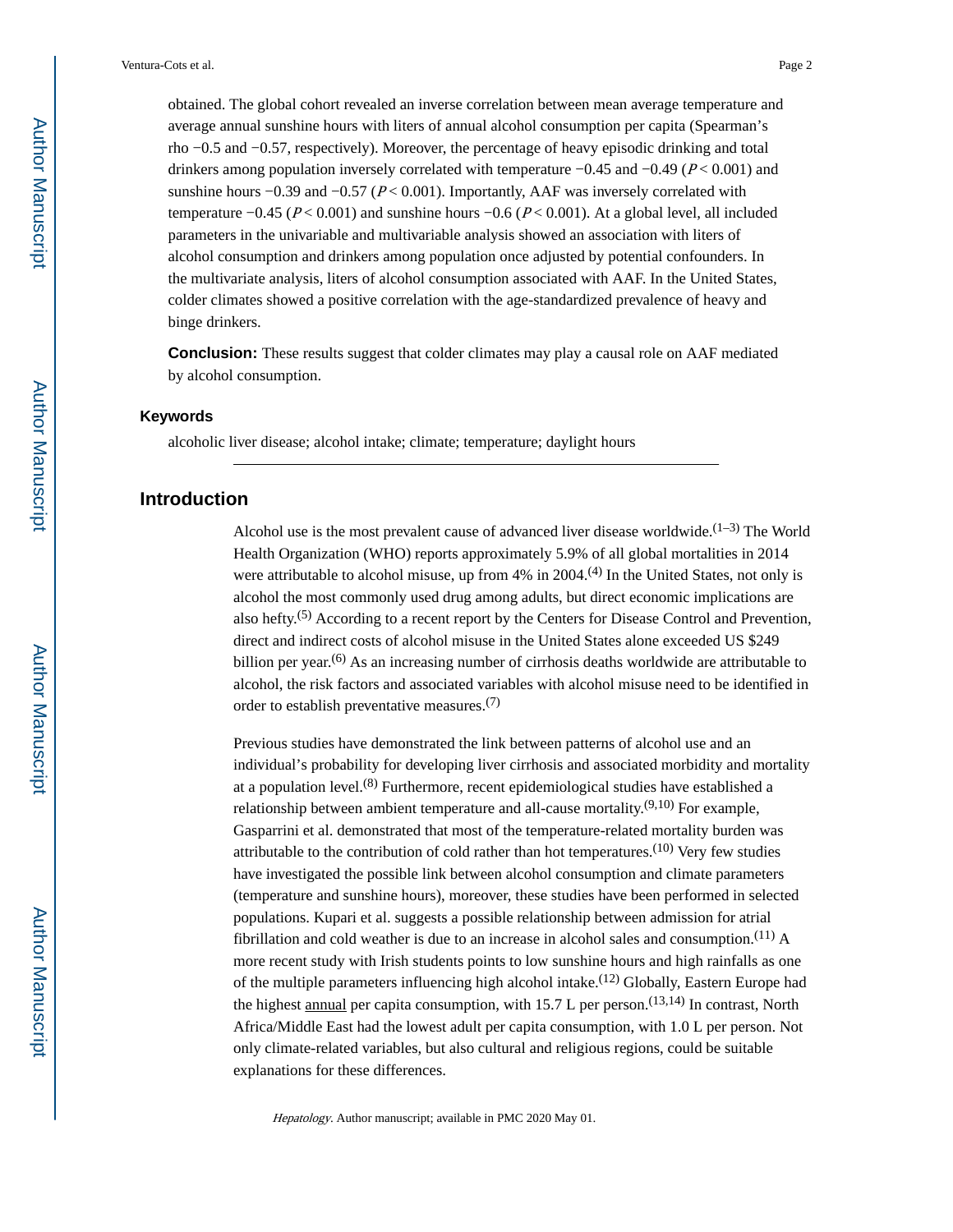To our knowledge, no studies have critically examined the potential compounding factors associated with annual average temperature, alcohol abuse, and mortality-related burden from alcoholic cirrhosis. Because meteorological patterns such as temperatures and daily sunlight hours vary considerably across the globe, we sought to investigate a possible causal relationship between colder temperatures and patterns of alcohol misuse and consumption in order to determine if climatic variables can be a predictive measure for the burden of alcohol-attributable cirrhosis worldwide.

## **Materials and Methods**

We conducted a worldwide comprehensive, cross-sectional data analysis on 193 countries. To complement our global analysis, we conducted a detailed analysis in the United States (50 states and 3,144 counties).

#### **Data Sources**

Using the WHO Global Information System on Alcohol and Health (WHO-GISAH) database established in  $2014<sup>(4)</sup>$  we extracted country-specific data on patterns and levels of alcohol consumption, as well as our main outcome variable, the fraction of cirrhosis attributable to alcohol use (alcohol-attributable fraction [AAF]). Data from the U.S. alcohol consumption patterns of binge, heavy, and any drinkers were recorded from the Institute for Health Metrics and Evaluation (IHME) for the years 2002–2012.<sup>(15)</sup> Climatic variables were collected using multiple, validated databases. Average annual sunshine hours and average temperature data were retrieved from the World Meteorological Organization, the Climatic Research Unit of the University of East Anglia ([http://www.cru.uea.ac.uk/data\)](http://www.cru.uea.ac.uk/data), and the World Bank Data Bank [\(http://databank.worldbank.org/data/home.aspx](http://databank.worldbank.org/data/home.aspx) and [https://](https://www.currentresults.com.the/) [www.currentresults.com.The](https://www.currentresults.com.the/) predominate Koppen-Geiger Climate Classification was gathered from the Global Precipitation Climatology Centre of Germany [\(https://](https://www.dwd.de/EN/ourservices/gpcc/gpcc.html)(16) [www.dwd.de/EN/ourservices/gpcc/gpcc.html\)\(16](https://www.dwd.de/EN/ourservices/gpcc/gpcc.html)(16)<sup>)</sup> and the University of Veterinary Medicine Vienna [\(http://koeppen-geiger.vu-wien.ac.at\)](http://koeppen-geiger.vu-wien.ac.at/) (Supplementary Fig. S1). At a U.S. county level, we only had data from the Koppen-Geiger Climate Classification. Data of known factors that can play a role in both alcohol consumption and AAF of cirrhosis were also collected. Predominant religious data by country were compiled from the Central Intelligence Agency (CIA) World Factbook ([https://www.cia.gov/library/publications/the](https://www.cia.gov/library/publications/the-world-factbook/)[world-factbook/](https://www.cia.gov/library/publications/the-world-factbook/)). Prevalence statistics on potentially predisposing factors for cirrhosis, including cigarette smoking and obesity, were abstracted from the WHO Global Health Observatory (GHO).<sup>(17)</sup> Data on diabetes prevalence were obtained from the International Diabetes Federation, and the Inequality-Adjusted Human Development Index (IHDI) was obtained from the United Nations Development Report. Finally, data on seroprevalence of hepatitis C virus (HCV) and hepatitis B virus (HBV) were obtained from published data by systematic reviews reporting HBV and HCV prevalence.<sup> $(18,19)$ </sup> Information from all the data sets was the most comprehensive and up to date at the time of analysis.

#### **Parameters for climate-related determinants of alcohol consumption**

For the global analysis, we considered three parameters indicative of alcohol consumption: liters of annual alcohol intake per capita, percentage of drinkers among populations (the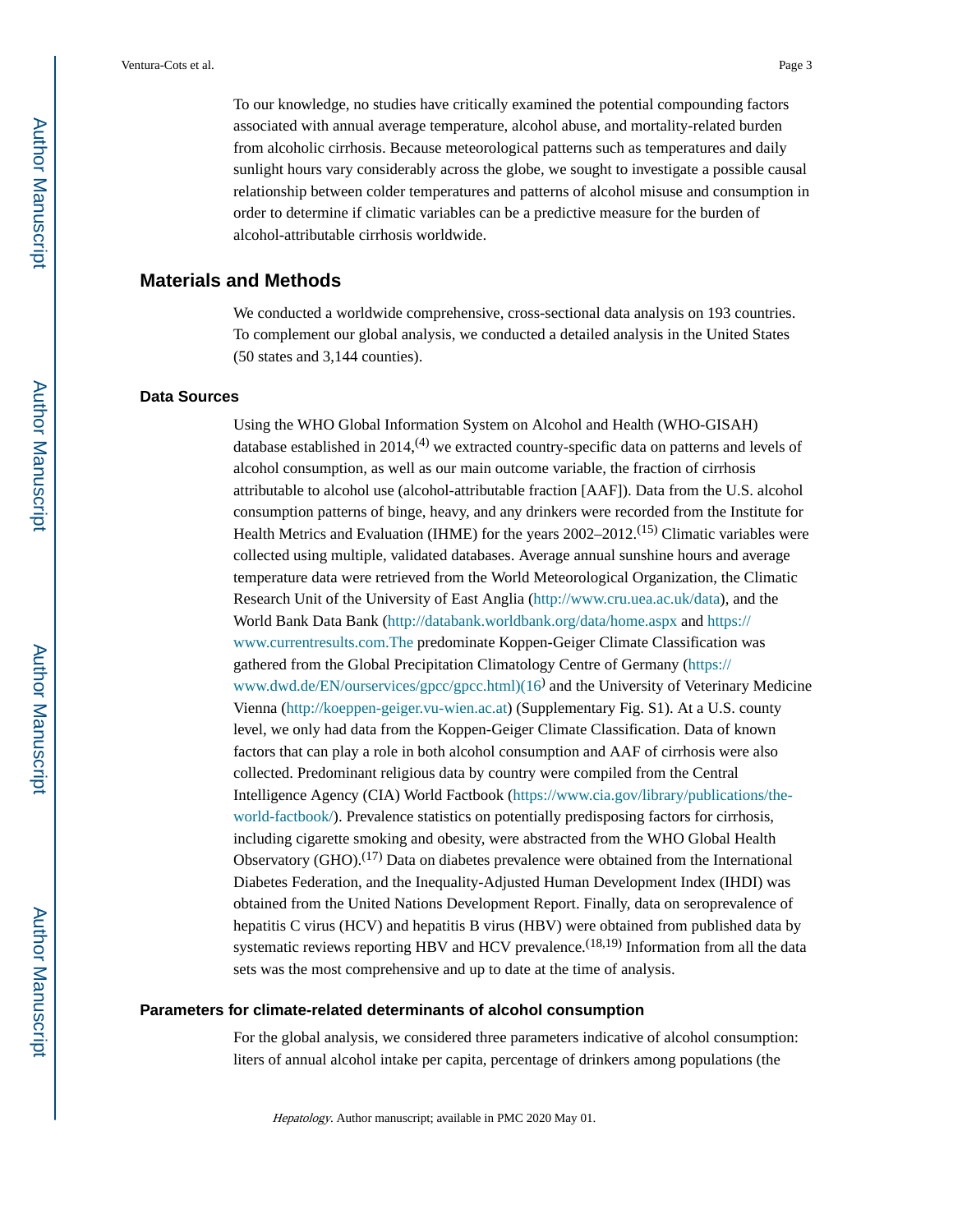proportion of those in the population aged 15 years and older who consumed alcohol), and percent of heavy episodic drinking among population (consumers of 60 g or more of pure alcohol on at least one occasion in the past 30 days). We considered the following variables as potential climate-related determinants of alcohol consumption: average hours of annual sunshine, average yearly temperature, and Koppen-Geiger Climate Classification. This system divides climates into five main groups: A (tropical), B (dry), C (temperate), D (continental), and E (polar). If a country had more than one type of classification, the more predominant one or the classification with the higher population density was used in the analysis. Given that religion can be a confounding factor in the association between climate and alcohol consumption, we performed a subset of analyses excluding countries in which Islam is the predominant religion (countries with more than 50% of the population identified as Muslims according to the Center of Intelligence Agency).

For the U.S. analysis, we considered three outcomes of alcohol consumption: liters of annual alcohol intake per capita (available only at state level), age-standardized prevalence of any drinking (1 drink of any alcoholic beverage in the past 30 days), age-standardized prevalence of binge drinkers (5 or more alcoholic drinks for males or 4 or more alcoholic drinks for females on the same occasion, at least once in the past 30 days), and age-standardized prevalence of heavy drinking among population (consumption on average of more than 1 drink per day for women or 2 drinks per day for men in the past 30 days).

#### **Parameters for climate-related determinants on cirrhosis burden**

For the global analysis, we considered two parameters to measure the global burden of cirrhosis attributable to alcohol use. The primary outcome, AAF, is defined as the proportion of cirrhosis attributable to alcohol use in each country. This definition, set by the WHO, reflects the relative risk function of cirrhosis for alcohol consumption in both former and current drinkers. Supplementary Table S1 and Table S2 describe all variables included in the database and sources. For the U.S. analysis, we obtained alcohol-attributable years of potential life lost (YPLL) and AAF as the main outcomes of each individual state (Supplementary Table S3).

#### **Statistical Analysis**

Results are presented as means and standard deviations for normal continuous variables and median and interquartile range (IQR) for noncontinuous variables. Correlations between climate variables and alcohol consumption variables as well as health indicators were obtained with nonparametric correlations tests (Spearman's Rho) for non-continuous variables. For Koppen Climate Classification (ordinal variable with ascending sort categories, from the hottest to the coldest climate), we used the Kendall's tau test.

We conducted an analysis to investigate the potential causal relationship between climate parameters and health indicators of alcoholic cirrhosis burden, AAF, mediated by alcohol consumption (Supplementary Fig. S2). For this analysis, we considered several other potential confounding factors: religion, existence of a written national policy for alcohol consumption and IHDI. In the particular case of AAF, since this parameter quantifies the contribution of alcohol as a risk factor to cirrhosis (Supplementary Fig. S3) and the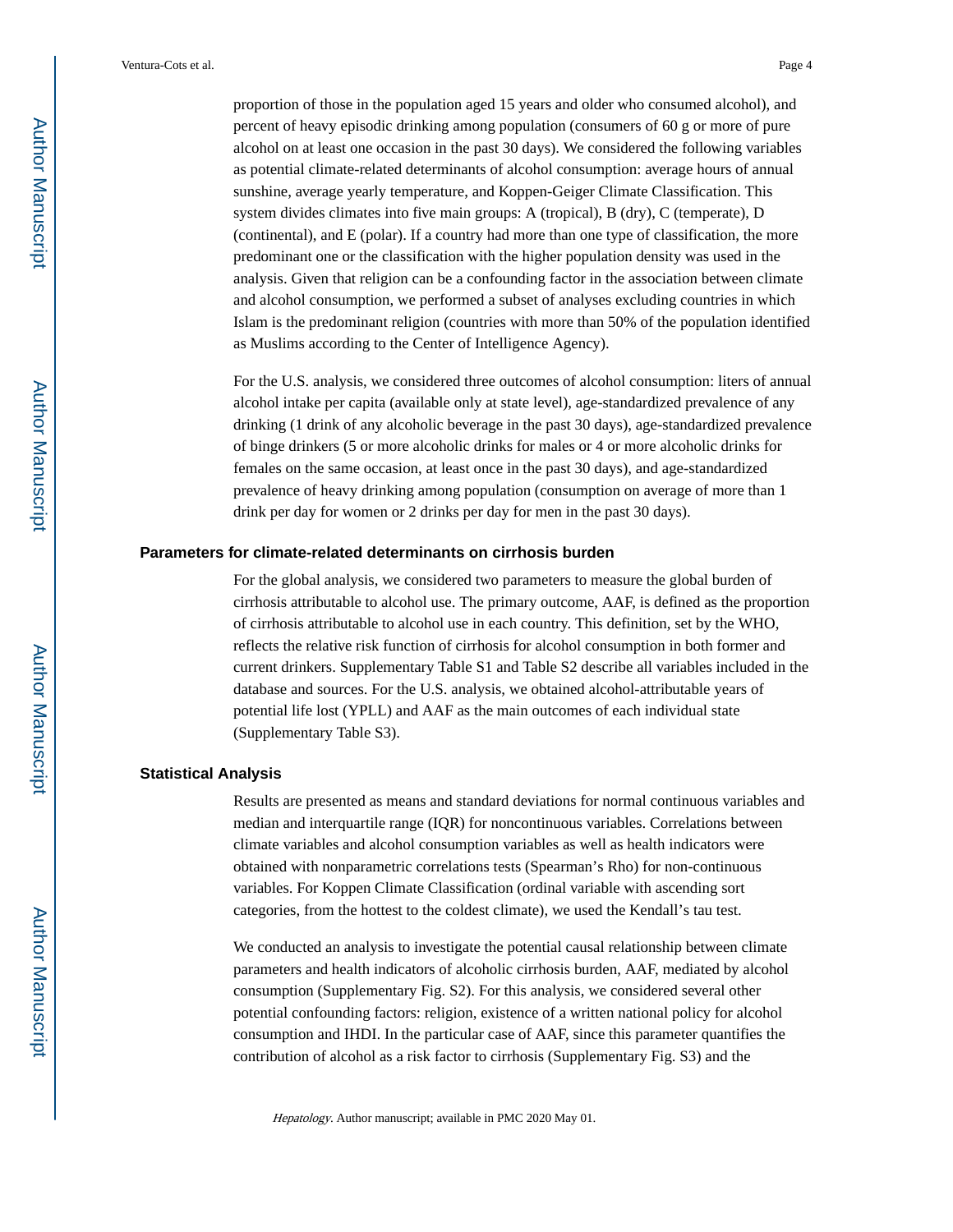percentage of drinkers among population, the risk of a relative alcohol consumption in g/day was used to calculate this health indicator. We only included alcohol consumption variables not used to calculate the AAF. We considered the following variables as a potential climaterelated determinant of AAF: average hours of annual sunshine and average yearly temperature. We also incorporated those factors known to be potential cofactors of alcoholic cirrhosis progression, such as seroprevalence of HCV and HBV, obesity (Body Mass Index >30), diabetes, IHDI, percentage of smokers, religion and inequality index. For this purpose, we used a proportional odds model that utilizes only the ranks of Y (with no binning). The proportional odds assumption is more likely to be satisfied than the assumptions of linear regression, and thus provides robust inference. Analysis was conducted in R, with the rms package (<http://cran.r-project.org/web/packages/rms/index.htlm>). The significance level was set at  $p < 0.05$ . We performed all analyses with both R and IBM SPSS software (Version 21).

We used the<https://public.tableau.com/en-us/s/software> software to build the maps figures.

## **Results**

#### **Worldwide results**

**Impact of climate parameters on alcohol consumption.—**We first analyzed whether there is any correlation between the average temperature, the annual hours of sunshine, and the annual per capita liters of alcohol consumption across 193 countries worldwide. We found a negative correlation between average temperature and liters of alcohol consumption (Spearman's Rho  $-0.502$ ;  $P < 0.001$ ) (Fig. 1). The average temperature also showed a negative correlation between the percentage of heavy episodic drinking (Spearman's Rho  $-0.45$ ;  $P < 0.001$ ) and the proportion of drinkers among the population (Spearman's Rho −0.48; P < 0.001). Moreover, the annual hours of sunshine exhibited a negative correlation with liters of alcohol consumption (Spearman's Rho −0.57; P < 0.001), percentage of heavy episodic drinking among the population (Spearman's Rho −0.38; P< 0.001), and of drinkers among the population (Spearman's Rho −0.57; P < 0.001). Given that religion can be a confounder factor on the association between climate and alcohol consumption, we reanalyzed the data excluding countries in which Islam is the predominant religion (>50% of the population) (Supplementary Figure S4). The correlation between climate parameters and alcohol consumption was found stronger in this subanalysis (Supplementary Table S4). Figure 2 shows a world map illustrating the inverse relationship between average annual temperatures, number of annual sunshine hours, and annual liters of alcohol intake per capita.

We then performed a focused analysis across the different Koppen classification climates (from hottest to coldest). We analyzed the correlation between the Koppen classification and liters of alcohol consumption, percentage of heavy episodic drinking among population, and percentage of drinkers among population. We found an inverse correlation between Koppen classification and the three variables (Table 1). We next plotted alcohol consumption and climate parameters by Koppen classification to visualize the progressive increase in alcohol consumption and the synchronic decrease of temperature through the different Koppen classification categories, except for polar countries represented only by Iceland (Fig. 3). For this analysis, we excluded Muslim countries, which are overrepresented within the dry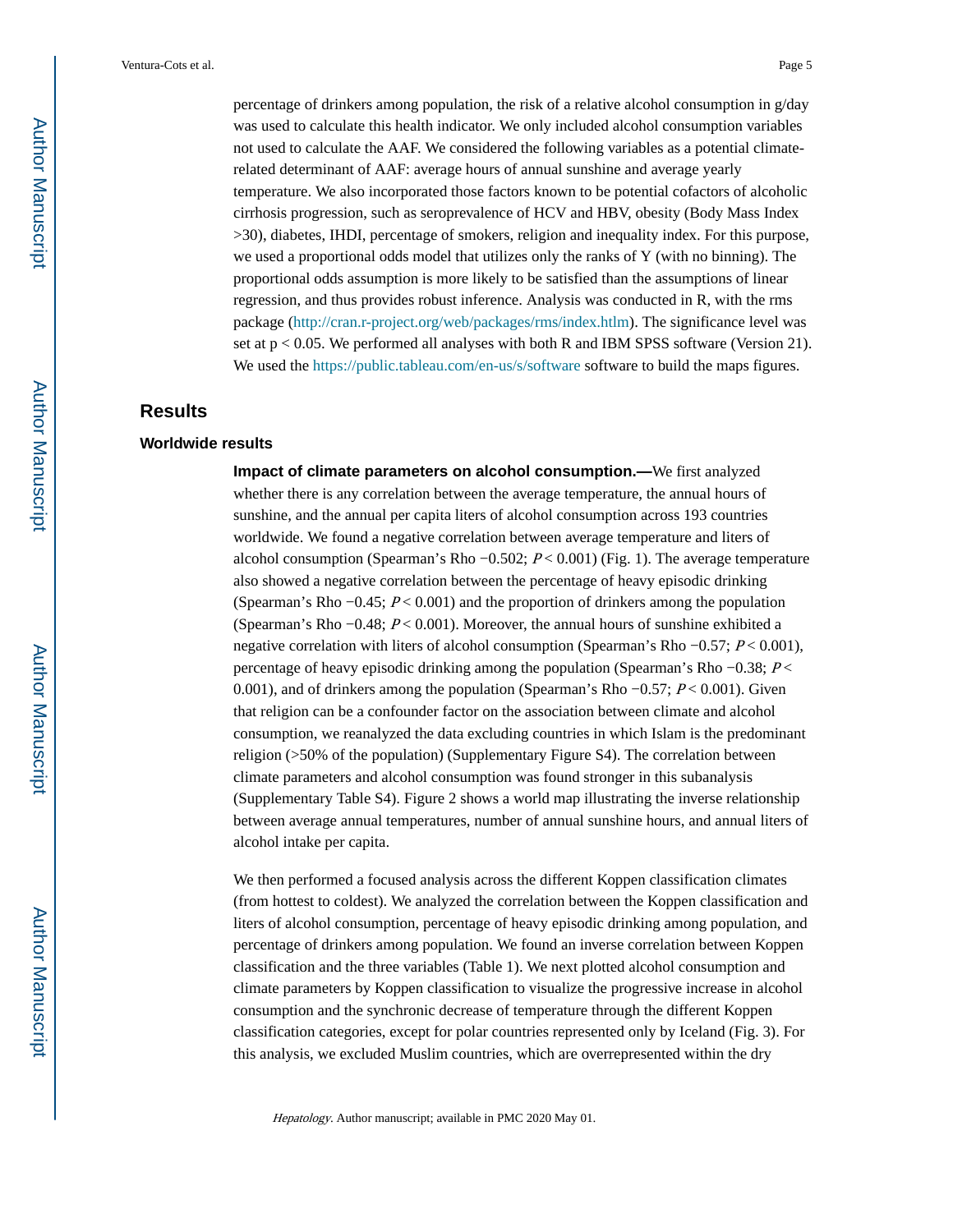Koppen classification. The analysis for the whole cohort is shown in Supplementary Figure S5 and S6. Notably, we found a significant increase in the main alcohol consumption parameters, liters of alcohol consumption/year, and grams/day of alcohol consumption across the Koppen climates (Table 1). Variables related with the drinking pattern and drinking population (percentage of heavy episodic drinking among population percentage of heavy episodic drinking among drinkers, and percentage of drinkers among population) also showed similar behaviors across the Koppen classification (Table 1; Fig. 4). By contrast, the distribution of the type of preferred alcohol across the Koppen classification did not follow any specific pattern. The correlation between climate parameters, hepatitis seroprevalence, geographic characteristics, diabetes, IHDI, and traffic and homicide death rates by Koppen Climate Classification is depicted in Supplementary Table S5. Collectively, these results suggest the colder weather and fewer sunshine hours correlate inversely with heavier alcohol consumption at a global scale.

#### **Impact of climate parameters on alcohol consumption and cirrhosis burden—**

Next, we sought to determine if climate parameters also influence the role of alcohol as a cause of cirrhosis. We first investigated the effect of climate parameters on alcohol consumption adjusted by possible confounders: IHDI, religion, and the existence of a national alcohol policy. In the univariate and multivariate analysis, all the included parameters showed an association with both liters of alcohol consumption and drinkers among population once adjusted by possible confounders. The exception was the association between climate parameters and percentage of heavy drinkers.

We next investigated if there was any impact of climate parameters and alcohol consumption parameters on AAF, incorporating the effect of possible confounders (HCV and HBV prevalence, percentage of obese population, and percentage of smokers among population, IHDI, and religion). In the univariable analysis, all included parameters showed a statistically significant association with AAF, except for diabetes and the highest prevalence of HBV. In the multivariable analysis, only liters of alcohol consumption  $(1.1; P < 0.001)$ (standardized coefficient; P values) and the lowest prevalence of HBV  $(-1.19; P = 0.04)$ remained as independent risk factors for AAF, while climate parameters did not. These results suggest that the effect of climate parameters on AAF of cirrhosis is mediated by alcohol intake (Table 2).

Finally, AAF presented a significant increase across the Koppen classification, although the AAF from tropical and dry countries was similar (Table 1).

#### **U.S. Results**

#### **Impact of climate parameters on alcohol consumption at the county level.—**

We then studied the impact of climate parameters on alcohol consumption within the United States. We included data from 3,142 counties. Of importance, only 9 counties from Hawaii and Florida belonged to the tropical category in the Koppen classification and only 2 counties from Alaska to the polar category. We observed a positive, although less than 0.5, correlation between Koppen Climate Classification, the age-standardized prevalence of binge drinking (Kendall's tau\_b  $-0.34$ ;  $P < 0.001$ ), the age-standardized prevalence of heavy drinking (Kendall's tau b  $-0.35$ ;  $P < 0.001$ ), and the age-standardized prevalence of any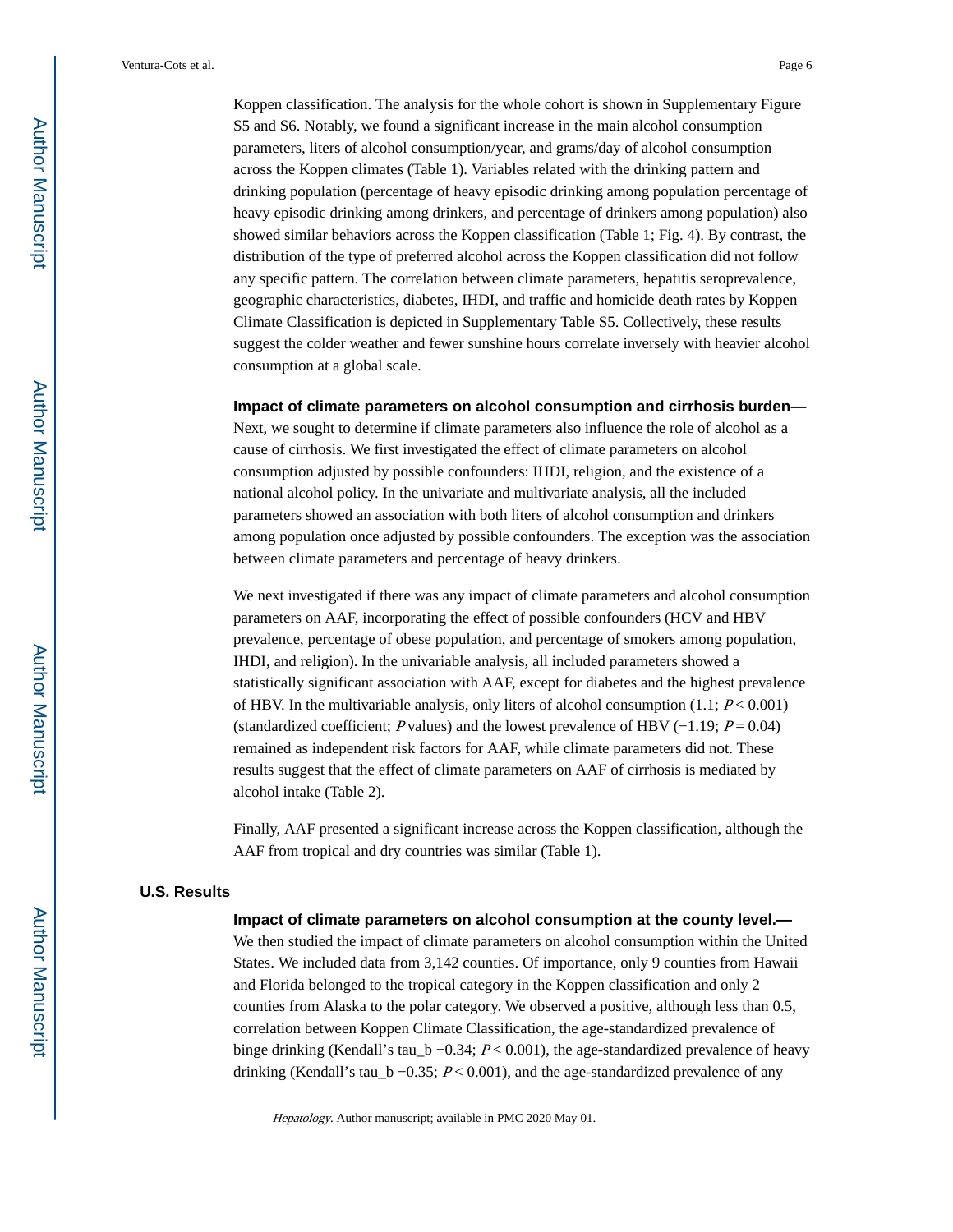drinking (Kendall's tau b −0.34;  $P < 0.001$ ) (Fig. 5). These results confirmed that colder weather also correlates with alcohol consumption at the U.S. level.

**Impact of climate parameters on alcohol consumption and alcoholic liver disease at the state level—**For this analysis, we included data from all 50 states from the United States. A negative correlation between age-standardized prevalence of heavy drinking (Spearman's Rho −0.57; P < 0.001), liters of alcohol consumption (Spearman's Rho −0.49; P < 0.001), age-standardized prevalence of binge drinking (Spearman's Rho  $-0.6$ ;  $P < 0.001$ ), and temperature was confirmed at the state level (Fig. 6). However, no correlation between sunshine hours and alcohol consumption parameters was observed. At the state level, we found a positive correlation between temperature and YPLL due to alcoholic liver disease. These results reinforced the data obtained at the global level.

## **Discussion**

Globally, alcohol misuse is the most prevalent cause of advanced liver disease and liverrelated mortality worldwide.<sup>(8)</sup> In clear contrast with the recent advances in the management of other common causes of cirrhosis (i.e., HCV and HBV), little attention has been paid to alcoholic liver disease. It is not surprising that the burden of liver diseases as a cause of mortality is steadily increasing. $(20,21)$  We recently demonstrated that alcohol receives scant attention by the liver research community compared to other etiologies, such as viral hepatitis.<sup>(22)</sup> Identifying the main determinants of excessive alcohol consumption at a global scale can favor preventative measures at the public health level. Individual alcohol consumption is influenced by a vast range of phenomena, from genetic conditionings to historical and geographic characteristics. Traditionally, it has been widely accepted that colder countries have higher alcohol consumption and alcohol-related organ damage. However, this general assumption has not been decisively proven. In this study, we investigated a possible causal effect of climate parameters (temperature and sunshine hours) on alcohol consumption (quantity and patterns) at a population level. To address this question, we used a wide array of available data, including climate parameters from official sources, both globally and in the United States in order to minimize the risk of bias. We encountered some difficulties in collecting climate parameters at the local level, especially at the county level in the United States. This study is based on a secondary analysis of preexisting data. We attempted to ensure consistency by using the same time frame for all abstracted data. Whenever possible, we used the same alcohol health indicators related to alcohol consumption at the U.S. and worldwide levels, but available variables were not always homogeneous.

We consistently found that sunshine hours and especially temperature, have an impact on alcohol consumption and, even more importantly, on the percentage of drinkers among a population. The proportion of heavy episodic drinkers among a population is not clearly affected by climate parameters when adjusted for possible confounders. It is important to highlight that although most alcohol consumption-related variables are intimately related, each variable has its own unique value. For example, heavy episodic drinking is known to exacerbate the effects of obesity in promoting advanced liver disease.  $(23-24)$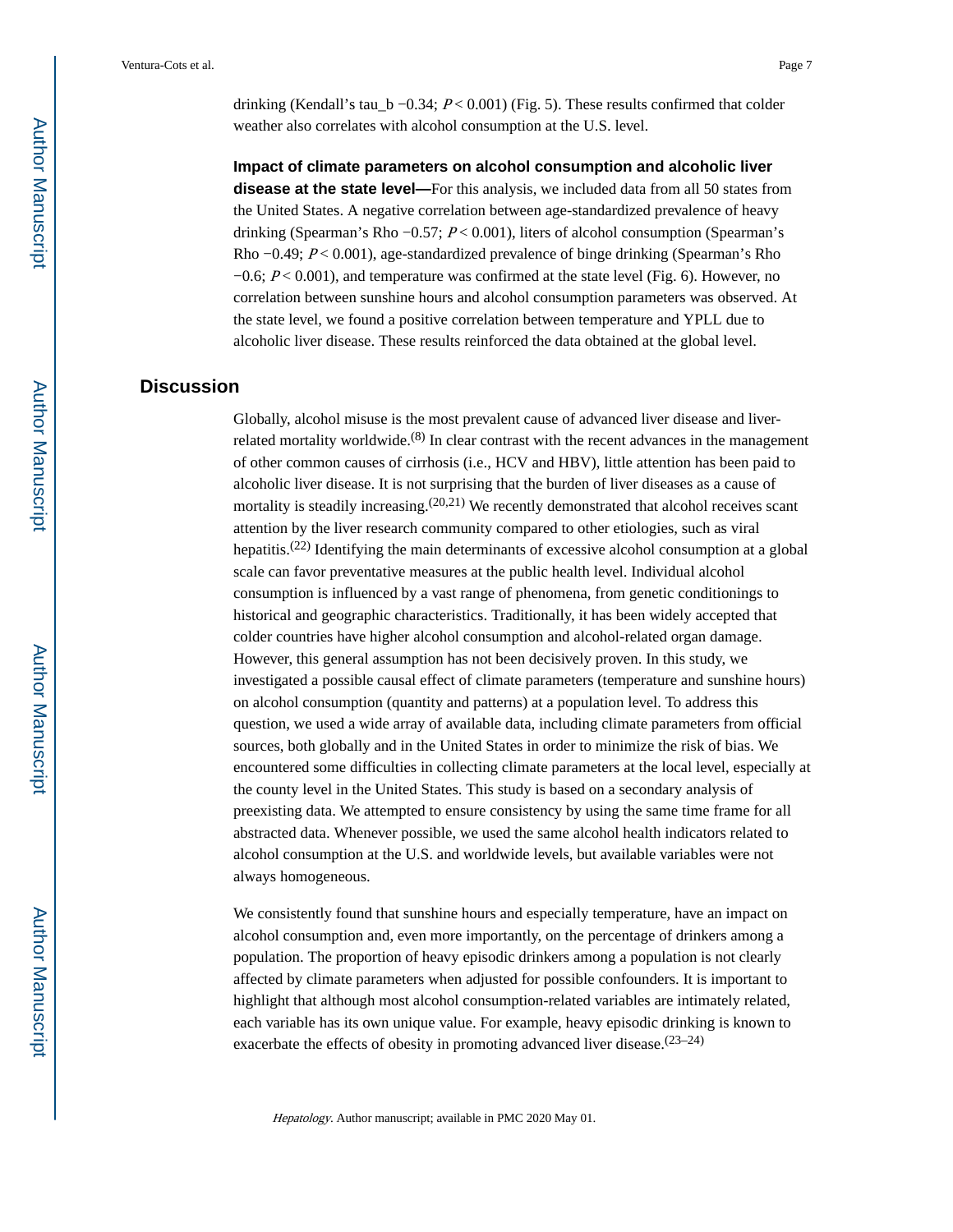Obviously, climate variables are not the only parameters that impact alcohol consumption at the population level. Other factors, such as religion, economic, educational, or cultural influences, may have a major impact in some countries. Therefore, we controlled the analysis by multiple possible confounders, such as religion (Muslim countries where the reported alcohol consumption is negligible) and IHDI. Even though we controlled for potential confounders, the role of other potential residual confounding factors, such as the type and number of alcohol policies by country, cannot be ruled out. Further studies should specifically investigate the impact of sociocultural parameters, including religion, on the prevalence of alcohol use disorder and alcoholic cirrhosis.

In addition to a global analysis, we performed a focused study at a lower geographical scale. Although the United States is an enormous country comprising several different climate types, it shares many sociocultural aspects. Therefore, it was not surprising that the correlations between climate and alcohol consumption parameters were somehow weaker than in the global study. It is important to take into consideration that the IQR for temperature and annual sunshine hours in the United States was 7.8°C and 460 hours, respectively much lower than 14.8°C and 866 hours in the global study. Moreover, the warmest regions in the United States (Hawaii and Florida) are recreational areas, so cultural factors may have a deep impact on alcohol consumption parameters within those areas. Religious beliefs could be a contributing factor in the United States where areas with the least alcohol intake, such as Utah or states in the southeast, are densely populated by believers in different branches of the Christian religion that do not condone alcohol intake. Another quality of the United States is the high interstate mobility of its population. Unfortunately, we did not have specific data regarding interstate mobility. In addition, in some states, alcohol policies are particularly strict. Independently of the confounding factors, however, a strong correlation between temperature and age-standardized prevalence of heavy and binge drinking, as well as liters of alcohol consumption, reinforces the role of temperature. It is plausible that other large countries with climate diversity have similar behaviors in terms of climate influence on alcohol consumption.

Finally, we want to highlight that our results suggest a potential causal effect of climate parameters on health indicators, including AAF of cirrhosis, mediated by an increase in alcohol consumption. Certainty, observational studies cannot definitely prove causation. Different studies have assessed the potential influence of cold weather on alcohol consumption and on the consequences of alcohol and its main intermediate, acetaldehyde.  $(25,26)$  This mediator contributes to the etiology of liver cirrhosis by altering nervous and endocrine system functions, resulting in reduced perception of cold and simultaneous sensation of euphoria following ingestion. Reinforcing "warm" sensations, in part accomplished through the inhibition of shivering thermogenesis, vasodilation, and hormonal disturbances, can be potentially harmful in the setting of lower temperatures.  $(27-29)$  Chronic alcohol ingestion also leads to dysregulation of physiological functions, with ramifications ranging from psychological stress and impairment to permanent pathological alterations.(30) Finally, it has been proposed that cold temperature might increase alcohol toxicity through its effects on different oxidative mechanisms.  $(31-35)$  Based on these biological and behavioral properties, it has been proposed that countries exposed to colder climates have an increased incidence of alcohol consumption and, subsequently, an amplified prevalence of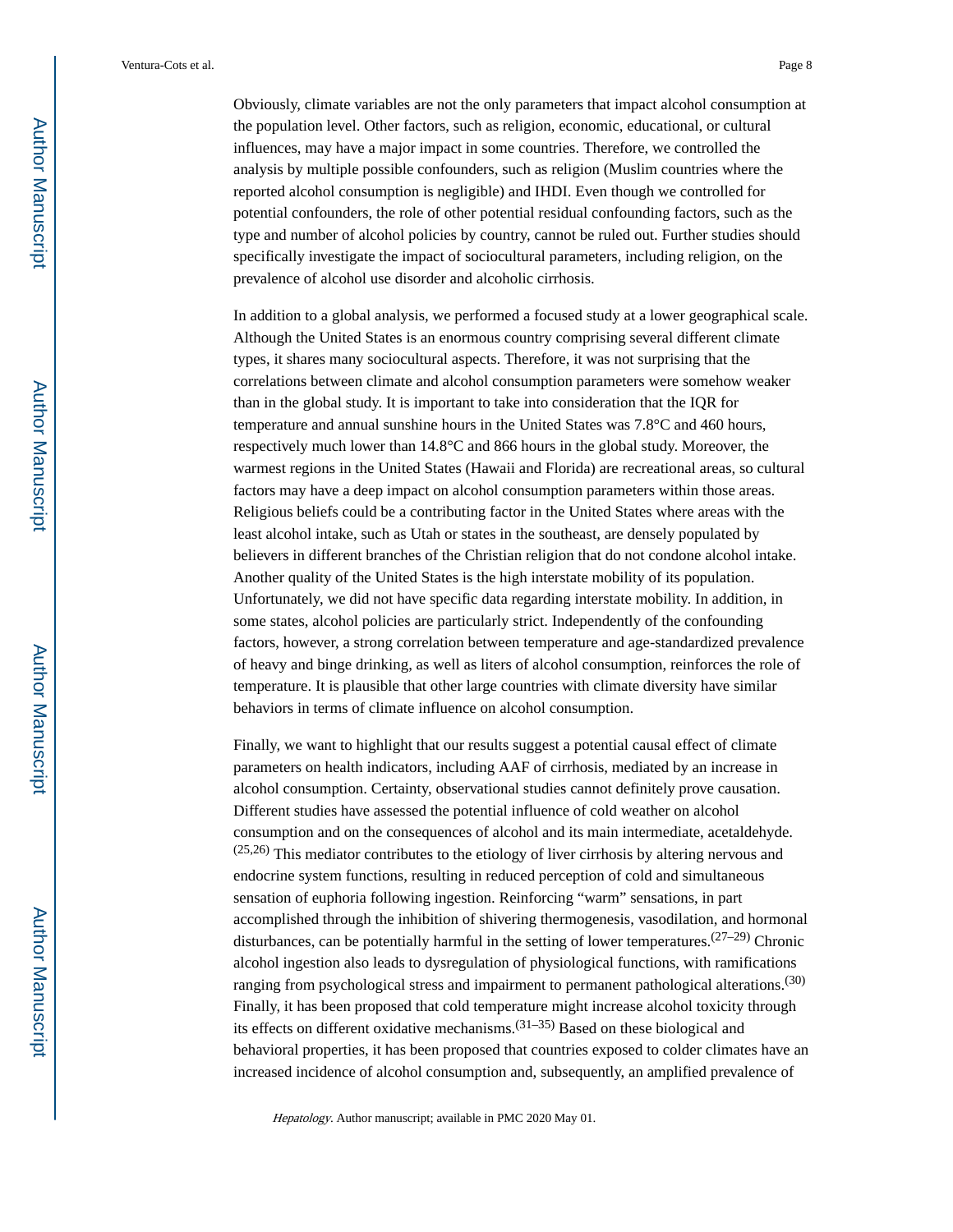alcohol-induced organ damage, such as alcoholic liver disease. Cofactors known to exacerbate the risk of alcohol abuse include depression and the change of seasons for which a causal relationship has been well established.<sup>(36–38)</sup> Conversely, sunlight exposure has been associated as a possible protective factor for mood-related disorders, such as seasonal affective disorder.<sup>(38)</sup> Any combination of mental health disorders with patterns of excessive alcohol misuse could prove to be especially detrimental if accompanied with lower temperatures and reduced sunlight hours. Not only mental disorders, but also myocardial ischemia, have been associated with the power of daylight to entrain and resynchronize circadian rhythms.(39) These studies, along with our results, suggest that countries with colder weather and fewer hours of sunshine should enhance their alcohol preventive polices. Nevertheless, further studies are needed to confirm the impact of seasonal variability on alcohol consumption in a given country.

In conclusion, colder weather and fewer sunshine hours are possible causal agents for higher alcohol consumption worldwide and correlate with the pattern of alcohol consumption within the United States. Our results suggest that weather parameters may play a role on AAF mediated by alcohol consumption and by the variation in the number of drinkers. Public health measures aimed at preventing excessive alcohol consumption should focus on regions with colder climates.

## **Supplementary Material**

Refer to Web version on PubMed Central for supplementary material.

## **Conflict of interest and financial support:**

Financial support: R.B is a recipient of NIAAA U01AA021908 and U01AA020821. M.C.L. and J.A. are supported by the National System of Researchers (SNI) of the Mexican National Council for Science and Technology (CONACyT). M.V.C. and C.F.C. are recipients of a scholarship grant for study extension abroad, sponsored by the Spanish Association for the Study of the Liver (AEEH).

## **Abbreviations:**

| AAF  | alcohol-attributable fraction               |
|------|---------------------------------------------|
| HBV  | hepatitis B virus                           |
| HCV  | hepatitis C virus                           |
| IHDI | Inequality-Adjusted Human Development Index |
| WHO  | World Health Organization                   |

## **References**

1). Williams R, Alexander G, Armstrong I, Baker A, Bhala N, Camps-Walsh G, et al. Disease burden and costs from excess alcohol consumption, obesity, and viral hepatitis: fourth report of the Lancet Standing Commission on Liver Disease in the UK. Lancet 2017;391:1097–1107. [PubMed: 29198562]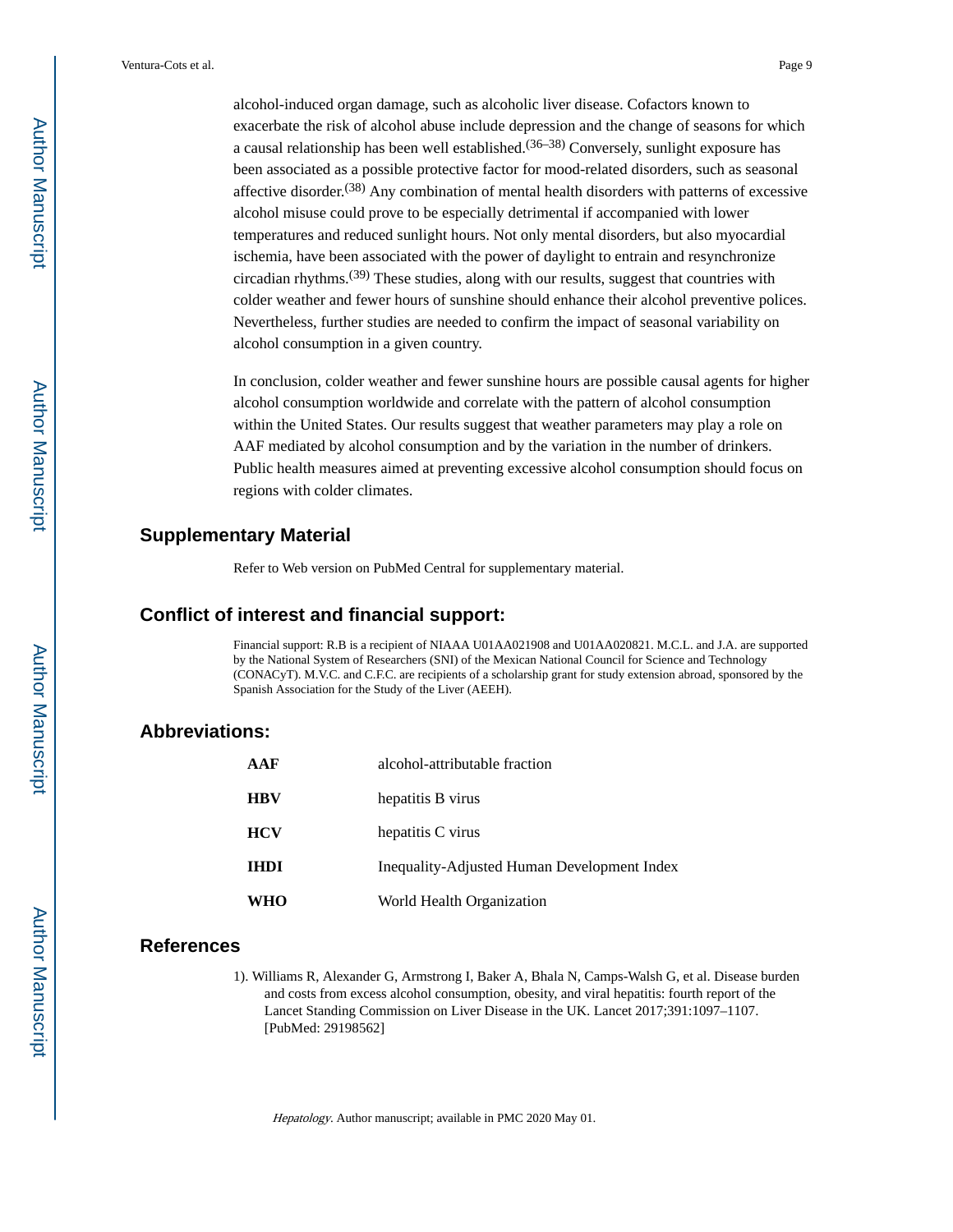- 2). Masarone M, Rosato V, Dallio M, Abenavoli L, Federico A, Loguercio C, et al. Epidemiology and natural history of alcoholic liver disease. Rev Recent Clin Trials 2016;11:167–174. [PubMed: 27515957]
- 3). Singal AK, Bataller R, Ahn J, Kamath PS, Shah VH. ACG clinical guideline: alcoholic liver disease. Am J Gastroenterol 2018;113:175–194. [PubMed: 29336434]
- 4). World Health Organization. Global status report on alcohol and health 2014 [http://www.who.int/](http://www.who.int/substance_abuse/publications/global_alcohol_report/en/) [substance\\_abuse/publications/global\\_alcohol\\_report/en/.](http://www.who.int/substance_abuse/publications/global_alcohol_report/en/) Published 15th, September 2014.
- 5). Moss HB. The impact of alcohol on society: A brief overview. Soc Work Public Health 2013;28:175–177. [PubMed: 23731412]
- 6). Sacks JJ, Gonzales KR, Bouchery EE, Tomedi LE, Brewer RD. 2010 National and state costs of excessive alcohol consumption. Am J Prev Med 2015;49:e73–e79. [PubMed: 26477807]
- 7). Rehm J, Samokhvalov AV, Shield KD. Global burden of alcoholic liver diseases. J Hepatol 2013;59:160–168. [PubMed: 23511777]
- 8). Stein E, Cruz-Lemini M, Altamirano J, Ndugga N, Couper D, Abraldes JG, et al. Heavy daily alcohol intake at the population level predicts the weight of alcohol in cirrhosis burden worldwide. J Hepatol 2016;65:998–1005. [PubMed: 27392424]
- 9). Ye X, Wolff R, Yu W, Vaneckova P, Pan X, Tong S. Ambient temperature and morbidity: A review of epidemiological evidence. Environ Health Perspect 2012;120:19–28. [PubMed: 21824855]
- 10). Gasparrini A, Guo Y, Hashizume M, Lavigne E, Zanobetti A, Schwartz J, et al. Mortality risk attributable to high and low ambient temperature: A multicountry observational study. Lancet 2015;386:369–375. [PubMed: 26003380]
- 11). Kupari M, Koskinen P. Seasonal variation in occurrence of acute atrial fibrillation and relation to air temperature and sale of alcohol. Am J Cardiol 1990;66:1519–1520. [PubMed: 2252006]
- 12). Delaney L, Kapteyn A, Smith JP. Why do some Irish drink so much? Family, historical and regional effects on students' alcohol consumption and subjective normative thresholds. Rev Econ Househ 2013;111–27.
- 13). Popova S, Rehm J, Patra J, Zatonski W. Comparing alcohol consumption in central and eastern Europe to other European countries. Alcohol Alcohol 2007;42:465–473. [PubMed: 17287207]
- 14). Rehm J, Bondy S. Alcohol and all-cause mortality: An overview. Novartis Found Symp 1998;216:223–232; discussion 32–36. [PubMed: 9949796]
- 15). Dwyer-Lindgren L, Flaxman AD, Ng M, Hansen GM, Murray CJ, Mokdad AH. Drinking patterns in US counties from 2002 to 2012. Am J Public Health 2015;105:1120–1127. [PubMed: 25905846]
- 16). Kottek M, Grieser J, Beck C, Rudolf B, Rubel F. World map of the Köppen-Geiger climate classification updated. Meteorologische Zeitschrift 2006;15:259–263.
- 17). World Health Organization. Global Health Observatory (GHO) data. [http://www.who.int/gho/en/.](http://www.who.int/gho/en/) Published September, 2015.
- 18). Ott JJ, Stevens GA, Groeger J, Wiersma ST. Global epidemiology of hepatitis B virus infection: New estimates of age-specific HBsAg seroprevalence and endemicity. Vaccine 2012;30:2212– 2219. [PubMed: 22273662]
- 19). Mohd Hanafiah K, Groeger J, Flaxman AD, Wiersma ST. Global epidemiology of hepatitis C virus infection: New estimates of age-specific antibody to HCV seroprevalence. Hepatology 2013;57:1333–1342. [PubMed: 23172780]
- 20). Say SI, Abajobir AA, Abate KH, Abbafati C, Abbas KM, Abd-Allah F, et al. Global, regional, and national disability-adjusted life-years (DALYs) for 333 diseases and injuries and healthy life expectancy (HALE) for 195 countries and territories, 1990–2016: A systematic analysis for the Global Burden of Disease Study 2016. Lancet 2017;390:1260–1344. [PubMed: 28919118]
- 21). Forouzanfar MH, Afshin A, Alexander LT, Anderson HR, Bhutta ZA, Biryukov S, et al. Global, regional, and national comparative risk assessment of 79 behavioural, environmental and occupational, and metabolic risks or clusters of risks, 1990–2015: A systematic analysis for the Global Burden of Disease Study 2015. Lancet 2016;388:1659–1724. [PubMed: 27733284]
- 22). Ndugga N, Lightbourne TG, Javaherian K, Cabezas J, Verma N, Barritt AS, et al. Disparities between research attention and burden in liver diseases: implications on uneven advances in pharmacological therapies in Europe and the USA. BMJ Open 2017;7:e013620.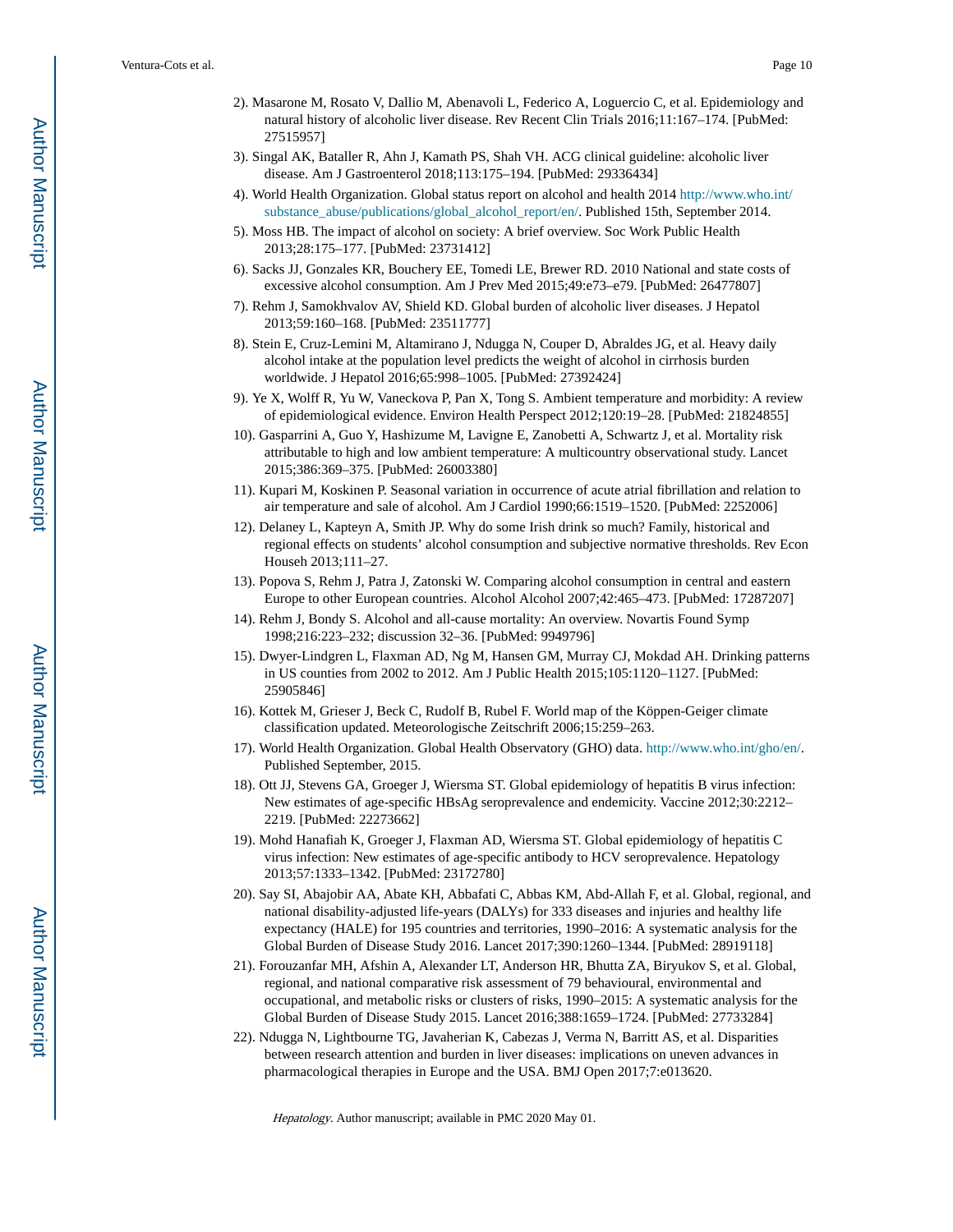- 23). Ventura-Cots M, Watts AE, Bataller R. Binge drinking as a risk factor for advanced alcoholic liver disease. Liver Int 2017;37:1281–1283. [PubMed: 28845617]
- 24). Aberg F, Helenius-Hietala J, Puukka P, Jula A. Binge drinking and the risk of liver events: A population-based cohort study. Liver Int 2017;37:1373–1381. [PubMed: 28276137]
- 25). Eriksson CJ. The role of acetaldehyde in the actions of alcohol (update 2000). Alcohol Clin Exp Res 2001;25(5 Suppl ISBRA):15s–32s. [PubMed: 11391045]
- 26). Aberg F, Helenius-Hietala J, Puukka P, Farkkila M, Jula A. Interaction between alcohol consumption and metabolic syndrome in predicting severe liver disease in the general population. Hepatology 2018 6;67 (6):2141–2149. [PubMed: 29164643]
- 27). Granberg PO. Alcohol and cold. Arctic Med Res 1991;50 Suppl 6:43–47. [PubMed: 1811578]
- 28). Rachdaoui N, Sarkar DK. Effects of alcohol on the endocrine system. Endocrinol Metab Clin North Am 2013;42:593–615. [PubMed: 24011889]
- 29). Yoda T, Crawshaw LI, Saito K, Nakamura M, Nagashima K, Kanosue K. Effects of alcohol on autonomic responses and thermal sensation during cold exposure in humans. Alcohol 2008;42:207–212. [PubMed: 18420115]
- 30). Davidson KM, Ritson EB. The relationship between alcohol dependence and depression. Alcohol Alcohol 1993;28:147–155. [PubMed: 8517885]
- 31). Selman C, Grune T, Stolzing A, Jakstadt M, McLaren JS, Speakman JR. The consequences of acute cold exposure on protein oxidation and proteasome activity in short-tailed field voles, microtus agrestis. Free Radic Biol Med 2002;33:259–265. [PubMed: 12106821]
- 32). Sahin E, Gumuslu S. Stress-dependent induction of protein oxidation, lipid peroxidation and antioxidants in peripheral tissues of rats: comparison of three stress models (immobilization, cold and immobilization-cold). Clin Exp Pharmacol Physiol 2007;34:425–431. [PubMed: 17439411]
- 33). Sahin E, Gumuslu S. Cold-stress-induced modulation of antioxidant defence: Role of stressed conditions in tissue injury followed by protein oxidation and lipid peroxidation. Int J Biometeorol 2004;48:165–171. [PubMed: 15029490]
- 34). Kaushik S, Kaur J. Chronic cold exposure affects the antioxidant defense system in various rat tissues. Clin Chim Acta 2003;333:69–77. [PubMed: 12809737]
- 35). Ostojic JN, Mladenovic D, Ninkovic M, Vucevic D, Bondzic K, Jesic-Vukicevic R, et al. The effects of cold-induced stress on liver oxidative injury during binge drinking. Hum Exp Toxicol 2012;31:387–396. [PubMed: 22297701]
- 36). Harper CG, Blumbergs PC. Brain weights in alcoholics. J Neurol Neurosurg Psychiatry 1982;45:838–840. [PubMed: 7131020]
- 37). Alcoholism Sher L. and seasonal affective disorder. Compr Psychiatry 2004;45:51–56. [PubMed: 14671737]
- 38). O'Hare C, O'Sullivan V, Flood S, Kenny RA. Seasonal and meteorological associations with depressive symptoms in older adults: A geo-epidemiological study. J Affect Disord 2016;191:172–179. [PubMed: 26655862]
- 39). Brainard J, Gobel M, Scott B, Koeppen M, Eckle T. Health implications of disrupted circadian rhythms and the potential for daylight as therapy. Anesthesiology 2015;122:1170–1175. [PubMed: 25635592]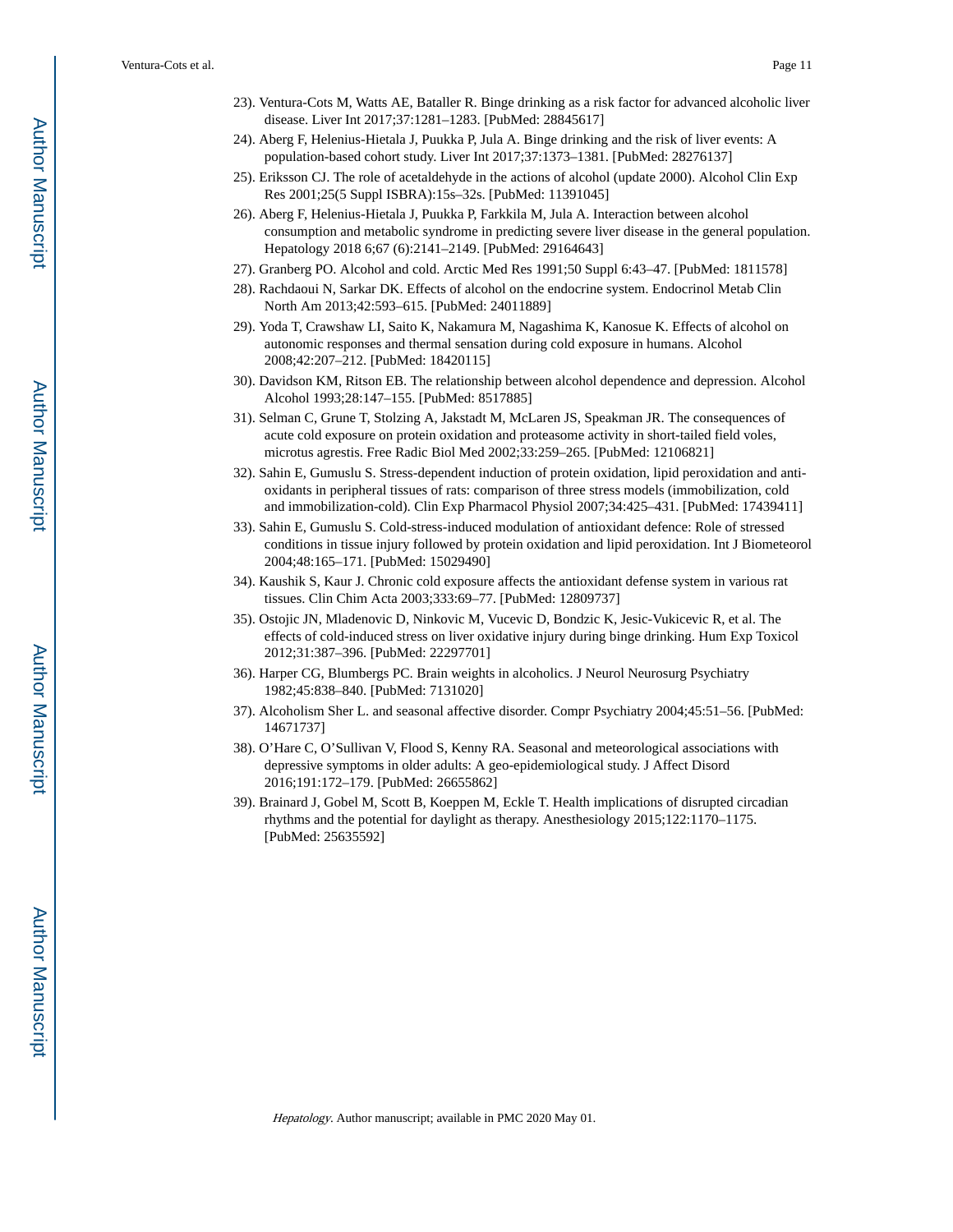

**FIG. 1. Correlations between climate parameters and alcohol consumption.**

**(A)** Correlation between average temperature, number of annual sunshine hours, and annual liters of alcohol intake per capital. **(B)** Correlation between average temperature, number of annual sunshine hours, and percentage of heavy episodic drinking among population. **(C)**  Correlation between average temperature, number of annual sunshine hours, and percentage of drinkers among population.

**Legend:** %, percentage; °C, Celsius.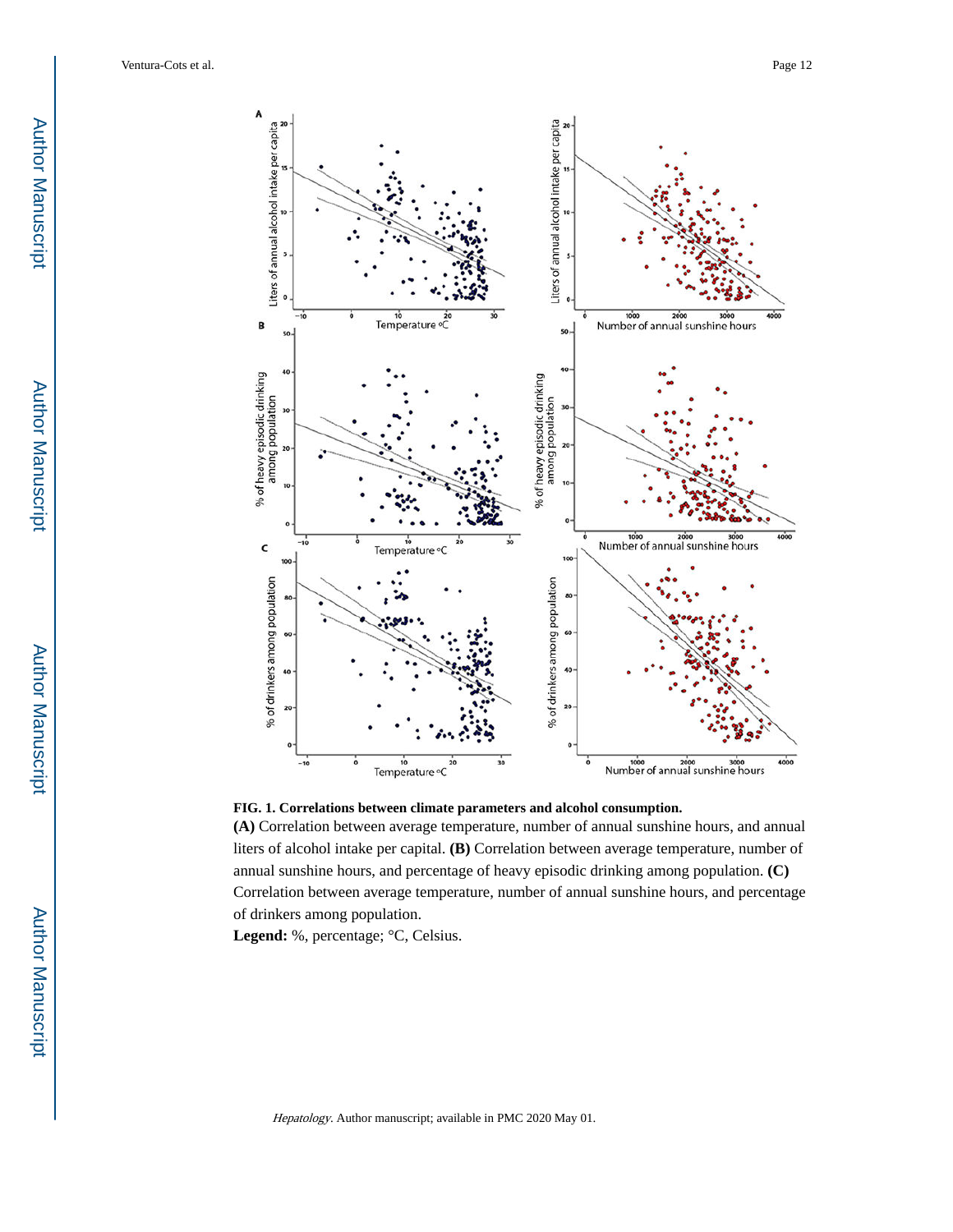

**FIG. 2. Worldwide map showing an inverse relationship between average annual temperature, number of annual sunshine hours, and annual liters of alcohol intake per capital.**

(A) Annual liters of alcohol intake per capital by country. (B) Average annual temperature by country. (C) Annual sunshine hours by country.

Legend: \*Alaska as part of the United States has been assigned the same mean temperature and sunshine hours as the rest of the country. Abbreviations: °C, Celsius.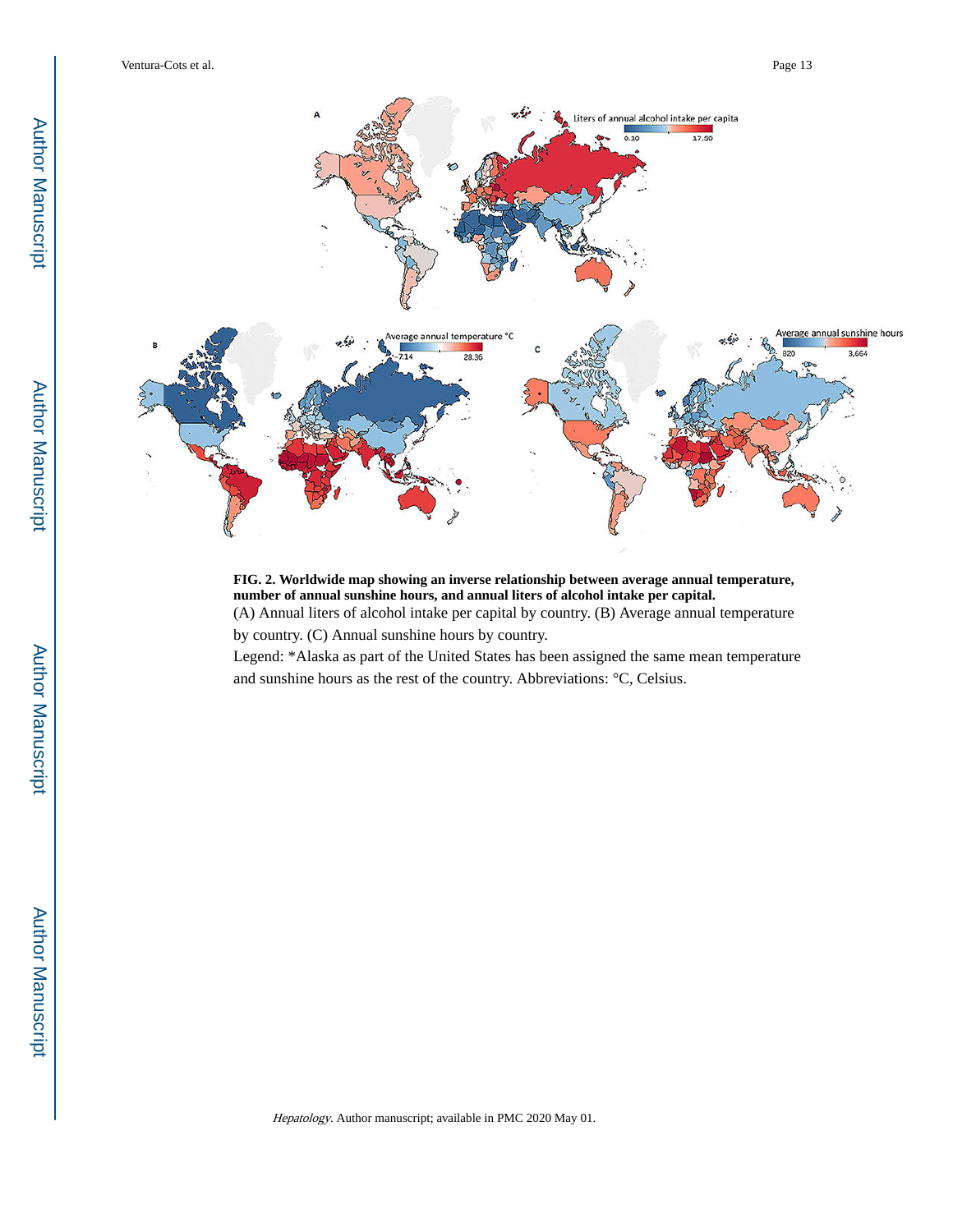

#### **FIG. 3. Evolution of alcohol consumption and climate parameters according to the Koppen classification.**

**(A)** Temperature and alcohol consumption evolution by Koppen classification in non-Muslim majority countries. **(B)** Number of annual sunshine hours and alcohol consumption evolution by Koppen classification in non-Muslim majority countries.

**Legend:** \*Non-Muslim countries: Countries with less than 51% of the population identified as Muslims according to the Center of Intelligence Agency.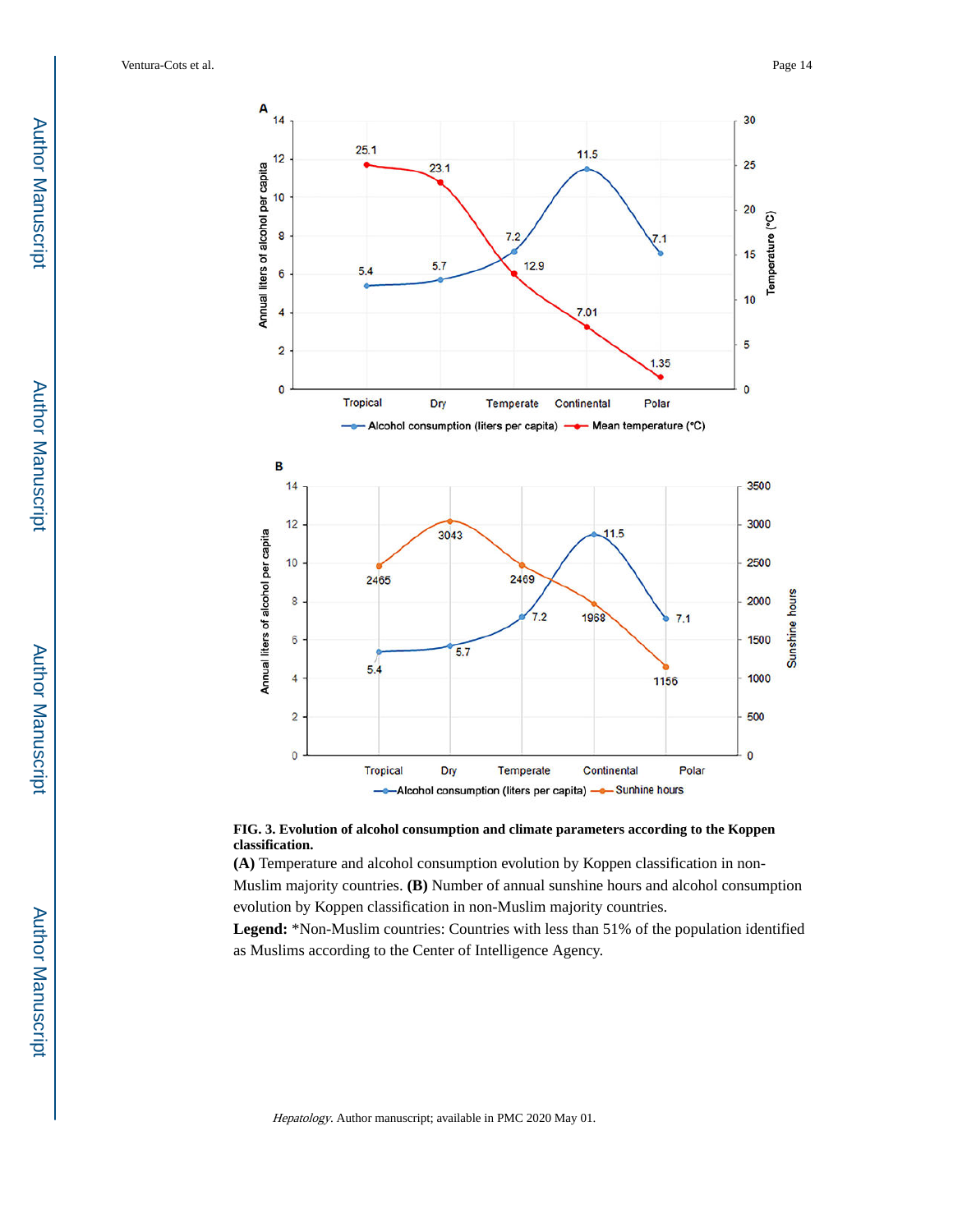

**FIG. 4. Alcohol consumption patterns and temperature according to the Koppen classification. (A)** Temperature and percentage of heavy episodic drinking among population by Koppen classification within non-Muslim countries. **(B)** Temperature and percentage of drinkers among population by Koppen classification within non-Muslim countries. Legend: %, percentage; °C, Celsius. Non-Muslim countries: Countries with less than 50% of the population identified as Muslims according to the Center of Intelligence Agency.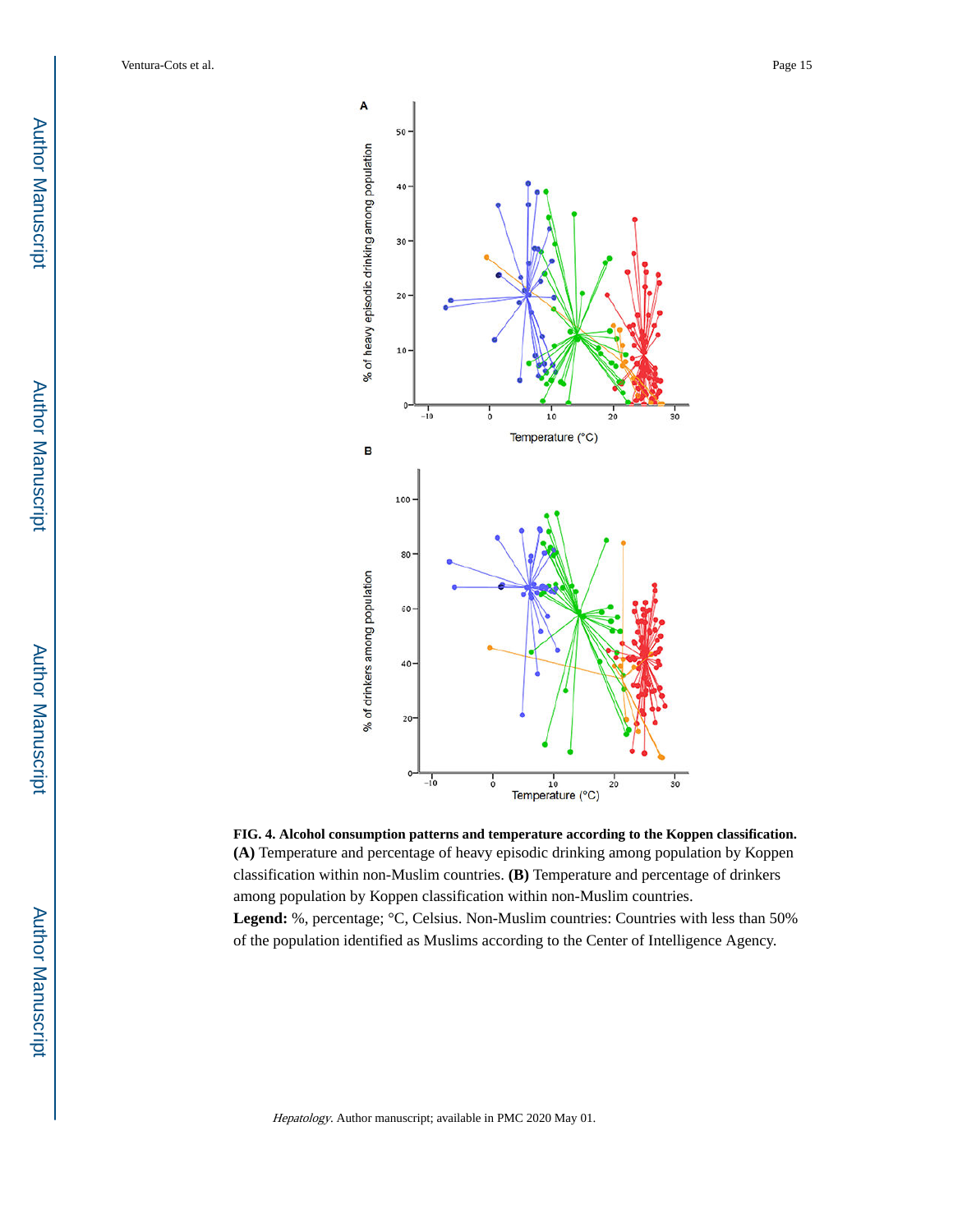



#### **FIG. 5. U.S. county map according to alcohol consumption patterns.**

**(A)** Age-standardized prevalence of any drinking expressed as percentage. **(B)** Agestandardized prevalence of binge drinking expressed as percentage. **Legend:** %, percentage.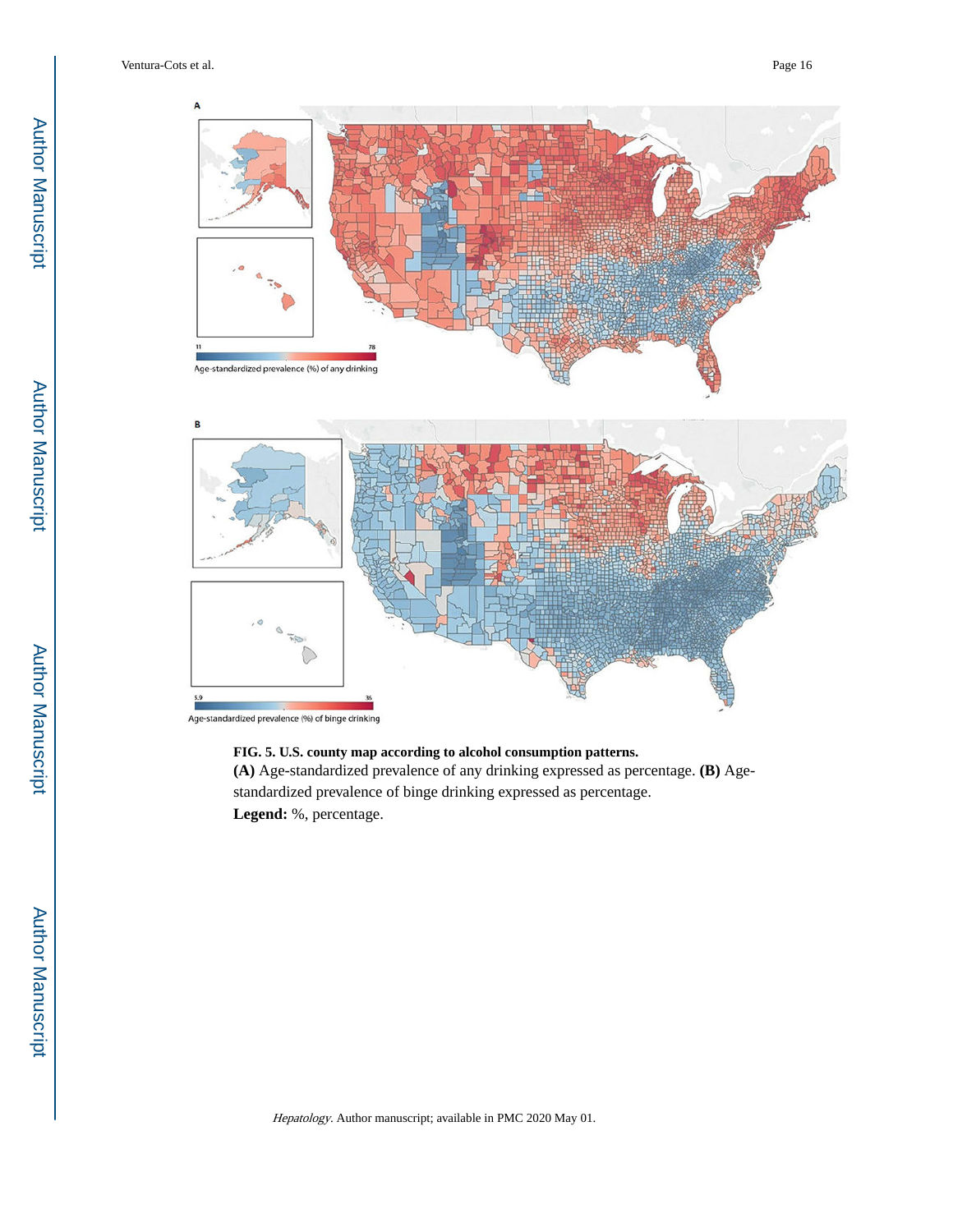



**(A)** Correlation between average temperature and liters of annual alcohol intake per capita. **(B)** Correlation between average temperature and age-standardized prevalence of heavy drinking. **(C)** Correlations between average temperature and age-standardized prevalence of binge drinking.

Legends: %, percentage; °C, Celsius.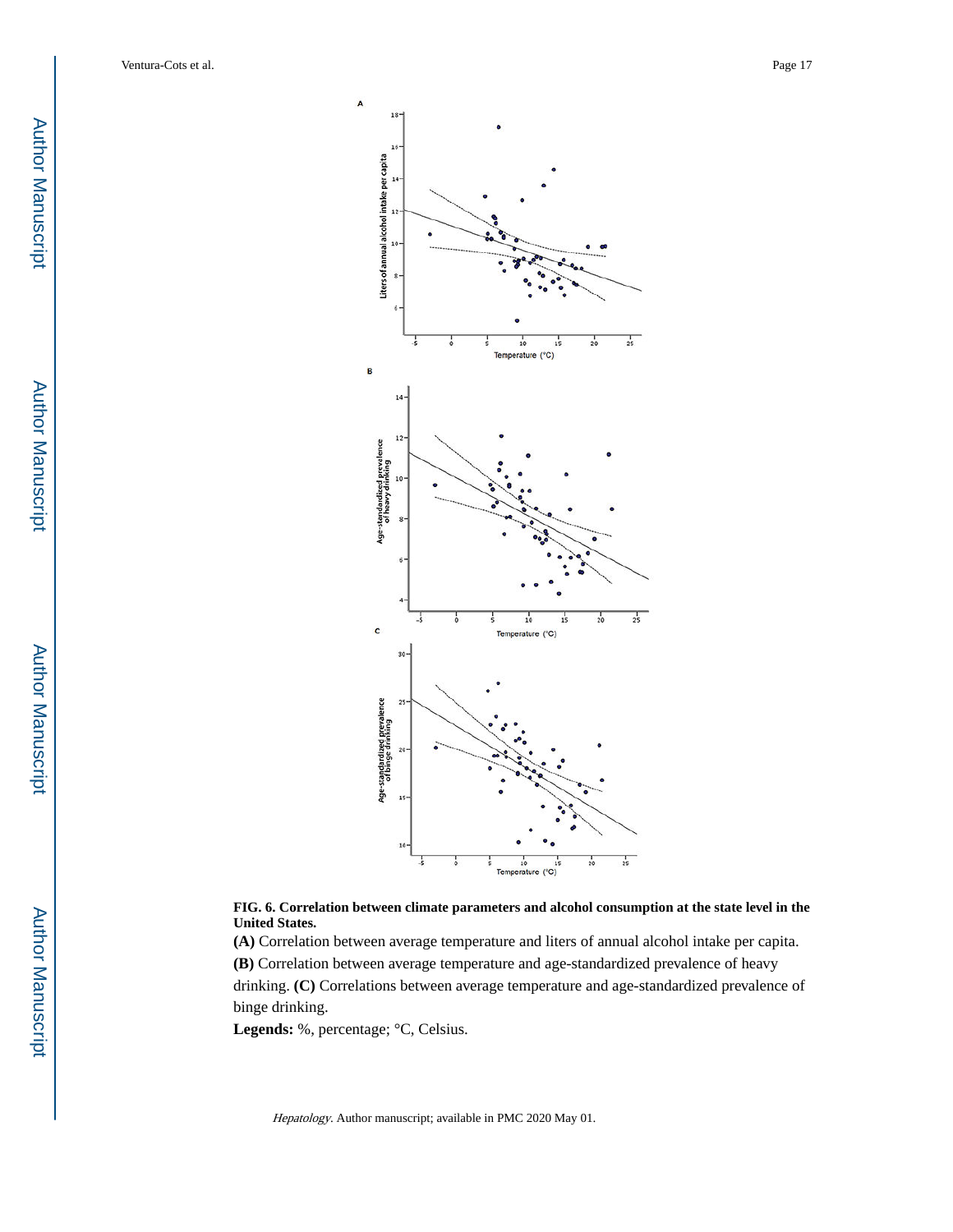Author Manuscript Author Manuscript

| щ<br>I | l  |
|--------|----|
| ٠      |    |
| TABI   | ֘֒ |
|        |    |
|        | l  |

Koppen Climate Classification and parameters related to alcohol drinking and etiology factors for cirrhosis worldwide **Koppen Climate Classification and parameters related to alcohol drinking and etiology factors for cirrhosis worldwide**

| Type of climate (number of countries)                                                                                                                                                                                                                                                                                                                                                                                           | Propical<br>$n = 81$    | $n = 35$<br>Dry                | Temperate<br>$n = 44$   | Continental<br>$n = 32$                                                                          | Polar<br>$n = 1$ | Worldwide<br>$n = 193$  | Kendall's tau-b<br>P Value* |
|---------------------------------------------------------------------------------------------------------------------------------------------------------------------------------------------------------------------------------------------------------------------------------------------------------------------------------------------------------------------------------------------------------------------------------|-------------------------|--------------------------------|-------------------------|--------------------------------------------------------------------------------------------------|------------------|-------------------------|-----------------------------|
| Alcohol consumption and type median (IQR)                                                                                                                                                                                                                                                                                                                                                                                       |                         |                                |                         |                                                                                                  |                  |                         |                             |
| Average consumption $(g/day)$                                                                                                                                                                                                                                                                                                                                                                                                   | $(18.4 - 38.9)$<br>27.8 | $(11.8 - 48.7)$<br>32.4        | $(24.3 - 36.6)$<br>29.4 | $(29.1 - 47.6)$<br>37.9                                                                          | 22.1             | $(22.8 - 41.7)$<br>29.9 | 0.004<br>0.16               |
| of pure alcohol)<br>Average alcohol per capita (15+) consumption (in liters                                                                                                                                                                                                                                                                                                                                                     | $(3.1 - 7.3)$<br>5.4    | $(0.5 - 4.4)$<br>1.5           | $(3.7 - 10.9)$<br>7.2   | $(9.2 - 13)$<br>11.5                                                                             | $\overline{7.1}$ | $(2.5 - 9.2)$<br>6.5    | 0.001<br>0.29               |
| lcohol per capita consumption<br>Wine consumption $(\%)$ as a percentage of recorded a                                                                                                                                                                                                                                                                                                                                          | $(0.9 - 13.7)$<br>2.9   | $(1.3 - 11.6)$<br>3.4          | $(3.9 - 41.8)$<br>26    | $(7.2 - 30.7)$<br>17.4                                                                           | 21.2             | $(1.7 - 22.3)$<br>7.3   | $-0.001$<br>0.29            |
| cohol per capita consumption<br>Beer consumption (%) as a percentage of recorded al                                                                                                                                                                                                                                                                                                                                             | $(23.5 - 66.4)$<br>41.8 | $(11.1 - 57.6)$<br>32.7        | $(30.3 - 50)$<br>39.5   | $(30.3 - 50)$<br>39.9                                                                            | 61.8             | $(23.5 - 54.7)$<br>40.5 | $-0.04$<br>0.5              |
| alcohol per capita consumption<br>Spirits consumption (%) as a percentage of recorded                                                                                                                                                                                                                                                                                                                                           | $(6.3 - 54.9)$<br>29.6  | $(3.7 - 68)$<br>24.2           | $(14 - 38.1)$<br>ಸ      | $(18.9 - 46.9)$<br>33.7                                                                          | 16.5             | $(12.5 - 51.1)$<br>25.7 | $0.027\,$<br>0.6            |
| Other alcohol consumption (%) as a percentage of recorded alcohol per capita consumption                                                                                                                                                                                                                                                                                                                                        | $(0 - 1.8)$<br>0.2      | $(0 - 17.2)$<br>$\overline{c}$ | $(0 - 5.2)$<br>0.3      | $(0 - 3.3)$                                                                                      | 0.5              | $0.2(0-4.3)$            | $-0.05$<br>0.4              |
| QR)<br>Drinking pattern and drinking population median (1                                                                                                                                                                                                                                                                                                                                                                       |                         |                                |                         |                                                                                                  |                  |                         |                             |
| Heavy episodic drinking among population (%)                                                                                                                                                                                                                                                                                                                                                                                    | $(2.4 - 12.8)$          | $(0.2 - 10.7)$<br>$\ddot{0}$   | $(3.8 - 15.5)$<br>7.2   | $(7.7 - 26.3)$<br>19.1                                                                           | 23.7             | $(2.6 - 16.6)$<br>7.2   | 0.001<br>0.22               |
| Heavy episodic drinking among drinkers (%)                                                                                                                                                                                                                                                                                                                                                                                      | $(8.1 - 29.2)$<br>11.7  | $(0.5 - 27.7)$<br>2.3          | $(6.5 - 25.6)$<br>13.1  | $(14.3 - 34.1)$<br>26.6                                                                          | 34.9             | $(6.1 - 34.1)$<br>12.9  | 0.05<br>$\overline{0}$      |
| Drinkers among population (%)                                                                                                                                                                                                                                                                                                                                                                                                   | $(28.6 - 49.8)$<br>42   | $(5.4 - 38.6)$<br>9.7          | $(26.4 - 68.5)$<br>56.9 | $(58.9 - 77.3)$<br>67.6                                                                          | 67.9             | $(20.9 - 60.9)$<br>43.5 | 0.001<br>0.24               |
| edian (IQR)<br>Health indicators related to alcohol consumption mo                                                                                                                                                                                                                                                                                                                                                              |                         |                                |                         |                                                                                                  |                  |                         |                             |
| AAF(%)                                                                                                                                                                                                                                                                                                                                                                                                                          | $39.6 - 57.8$<br>50.3   | $(11 - 48.5)$<br>20.2          | $(46.9 - 66.3)$<br>57   | $(58.3 - 68.2)$<br>62.2                                                                          | 55.5             | $(36 - 62)$<br>54       | 0.001<br>0.24               |
| AAF, alcohol-attributable fraction of cirrhosis; g/day, grams per day; IQR, interquartile range. *<br>religion.                                                                                                                                                                                                                                                                                                                 |                         |                                |                         | 24 out of the 35 countries with Dry Koppen Climate Classifications have Islam as the predominant |                  |                         |                             |
| Data for dry countries without predominant Muslim countries were: liters of alcohol consumption/year: 5.7 (1.3-8.4); grams of pure alcohol/day (average daily intake of alcohol per capita, 2010, in grams of<br>pure alcohol; 15+ years): 32.4 (27.6.5-49.4); alcohol per capita consumption by type of alcoholic beverage (beer, wine, spirits, other), 2010 (as a percentage of recorded alcohol per capita consumption; 15+ |                         |                                |                         |                                                                                                  |                  |                         |                             |

Hepatology. Author manuscript; available in PMC 2020 May 01.

pure alcohol; 15+ years): 32.4 (27.6.5–49.4); alcohol per capita consumption by type of alcoholic beverage (beer, wine, spirits, other), 2010 (as a percentage of recorded alcohol per capita consumption; 15+ years); wine consumption 2.8 (0.3–11.8); beer consumption 44 (23.2–63); spirits consumption 12.5 (3.6–69.6); other alcohol consumption 4.3 (0–36.3). Moreover, percentage of heavy episodic drinking among population: 7.2% (0.4–13.7); heavy episodic drinking among drinkers: 13% (3.4–37.2); drinkers among population: 39% (15.1–43.3), AAF 46.9 (32.7–58.5), and ASDR 29.6 (14.3–37.6).

years); wine consumption 2.8 (0.3–11.8); beer consumption 44 (23.2–63); spirits consumption 12.5 (3.6–69.6); other alcohol consumption 4.3 (0–36.3). Moreover, percentage of heavy episodic drinking<br>among population: 7.2% (0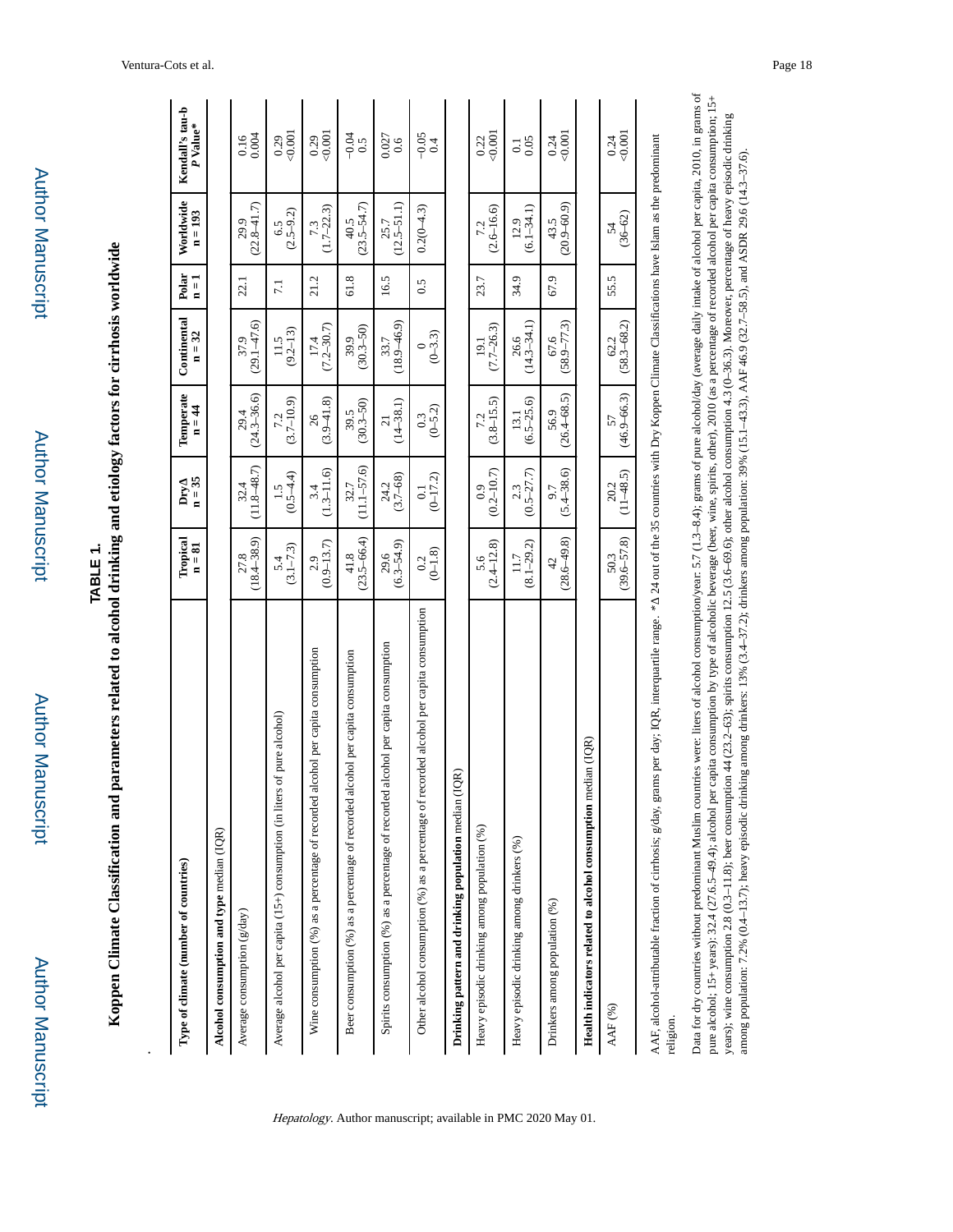.

Author Manuscript

**Author Manuscript** 

TABLE 2.<br>Proportional odds analysis of the factors potentially influencing alcohol intake, alcohol consumption patterns, alcohol-attributable fraction **Proportional odds analysis of the factors potentially influencing alcohol intake, alcohol consumption patterns, alcohol-attributable fraction**  (AAF) of cirrhosis, and age-standardized death rate (ASDR) for liver cirrhosis **(AAF) of cirrhosis, and age-standardized death rate (ASDR) for liver cirrhosis**

|                                 |                               |                          | Univariable                        |                           |                          |                                    |         |         |
|---------------------------------|-------------------------------|--------------------------|------------------------------------|---------------------------|--------------------------|------------------------------------|---------|---------|
|                                 | Liters of alcohol consumption |                          |                                    | Drinkers among population |                          | Heavy drinkers among population    |         |         |
|                                 | Standardized coefficient      | P value                  |                                    | Standardized coefficient  | P value                  | Standardized coefficient           |         | P value |
| Average temperature             | $-0.13$                       | 0.001                    |                                    | $-0.12$                   | 0.001                    | $-0.095$                           |         | 0.001   |
| <b>Annual sunshine hours</b>    | $-0.0010$                     | 0.001                    |                                    | $-0.002$                  | 0.001                    | $-0.0014$                          |         | 0.001   |
| Written national policy**       | 1.17                          | 0.001                    |                                    | 1.2                       | 0.001                    | 0.8                                |         | 0.004   |
| <b>IHDI</b>                     | 6.4                           | 0.001                    |                                    | 10.8                      | 0.001                    | 5.7                                |         | 0.001   |
| Non-Muslim countries            | 2.98                          | 0.001                    |                                    | 3.47                      | 0.001                    | 2.4                                |         | 0.001   |
|                                 |                               |                          | Multivariable                      |                           |                          |                                    |         |         |
|                                 | Liters of alcohol consumption |                          |                                    | Drinkers among population |                          | Heavy drinkers among population    |         |         |
|                                 | Standardized coefficient      | P value                  |                                    | Standardized coefficient  | P value                  | Standardized coefficient           |         | P value |
| Average temperature             | $-0.09$                       | 0.0003                   |                                    | $-0.05$                   | 0.04                     | $-0.05$                            |         | 0.056   |
| <b>Annual sunshine hours</b>    | $-0.0009$                     | 0.005                    |                                    | $-0.0008$                 | 0.01                     | $-0.0003$                          |         | 0.3     |
| <b>IHDI</b>                     | $3.\overline{3}$              | 0.005                    |                                    | 9.6                       | 0.001                    | 3.8                                |         | 0.001   |
| Non-Muslim countries            | 3.1                           | 0.001                    |                                    | 3.62                      | 0.001                    | 2.4                                |         | 0.004   |
|                                 |                               |                          |                                    |                           |                          |                                    |         |         |
|                                 |                               |                          | Univariable                        |                           |                          | Multivariable                      |         |         |
|                                 |                               |                          | $\mathbf{A}\mathbf{A}\mathbf{F}^*$ |                           |                          | $\mathbf{A}\mathbf{A}\mathbf{F}^*$ |         |         |
|                                 |                               | Standardized coefficient |                                    | P value                   | Standardized coefficient |                                    | P value |         |
| Liters of alcohol consumption   |                               | 1.03                     |                                    | 0.001                     | $\Xi$                    |                                    | 0.001   |         |
| Average temperature             |                               | $-0.11$                  |                                    | 0.001                     | 0.03                     |                                    | 0.3     |         |
| Annual sunshine hours           |                               | $-0.0021$                |                                    | 0.001                     | 0.00001                  |                                    | 0.9     |         |
| Drinkers among population       |                               | $\overline{z}$           |                                    |                           | Σ                        |                                    |         |         |
| Heavy drinkers among population |                               | 0.13                     |                                    | 0.001                     | $-0.01$                  |                                    | 0.7     |         |
| HCV prevalence (%)              |                               | 0.95                     |                                    | 0.001                     | $-0.46$                  |                                    | 0.3     |         |